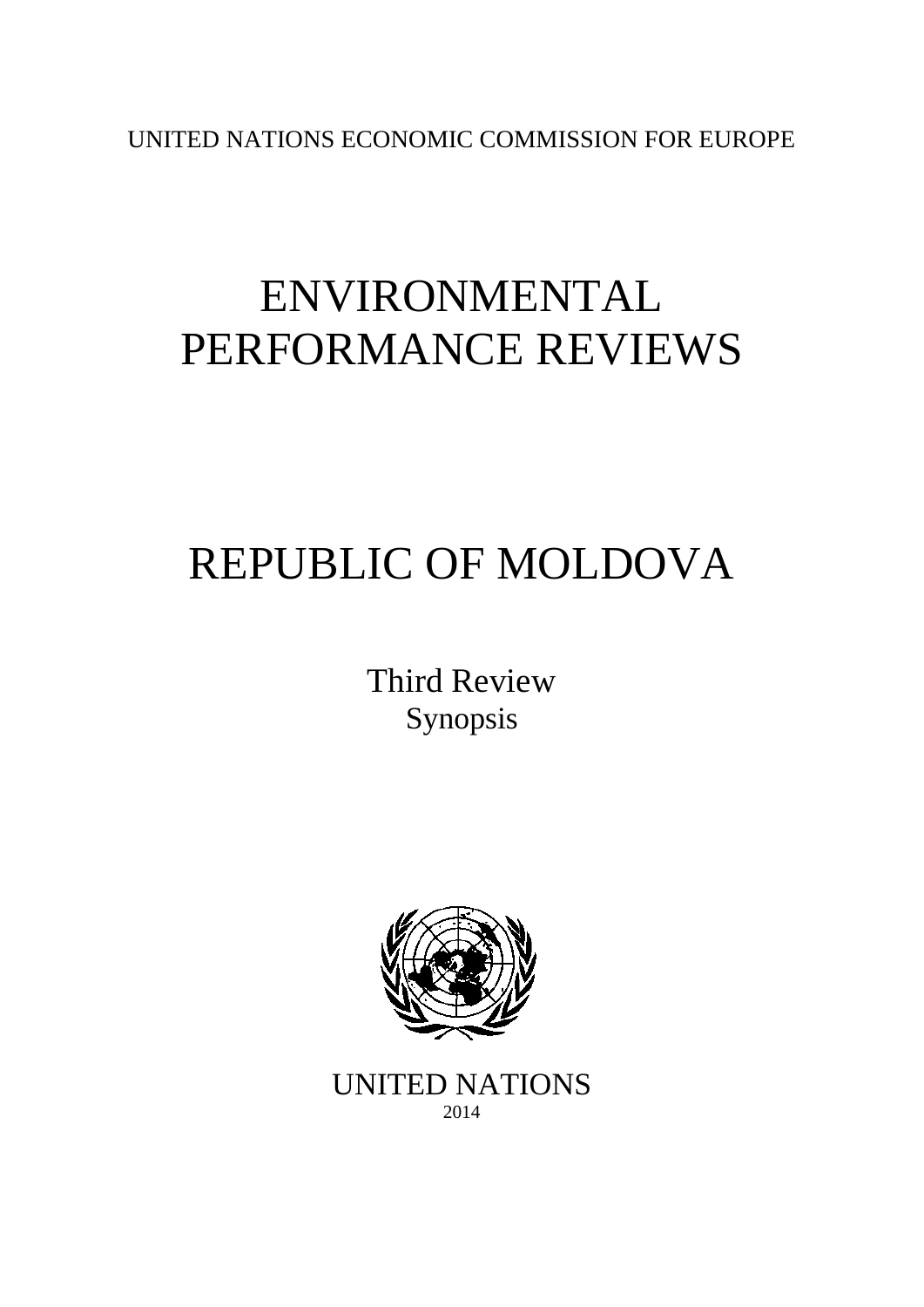#### **CONTENTS**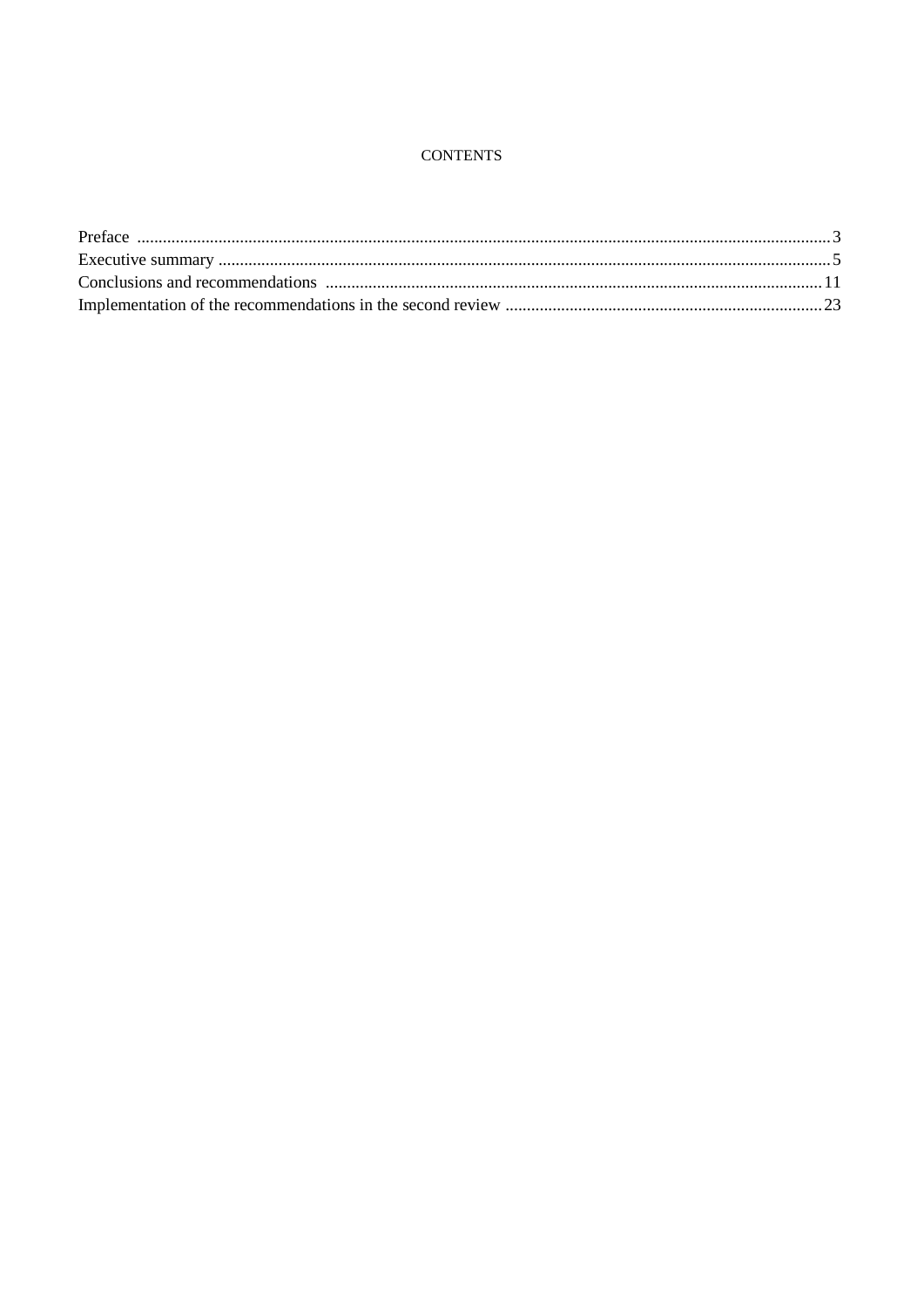# *Preface*

The Republic of Moldova is the first country that has been reviewed under the third cycle of EPRs. The third Environmental Performance Review (EPR) of the Republic of Moldova began in May 2012 with a preparatory mission. During this mission, the structure of the review report was agreed upon and the time schedule established. A review mission took place on 5-13 February 2013. The team of international experts taking part included experts from Estonia, Georgia, Germany and Slovakia, as well as from the EEA and ECE.

The draft EPR report was submitted to the Republic of Moldova for comment and to the ECE Expert Group on Environmental Performance Reviews for consideration in August 2013. During its meeting on 1-2 October 2013, the Expert Group discussed the report in detail with expert representatives of the Government of the Republic of Moldova, focusing in particular on the conclusions and recommendations made by the international experts.

The EPR recommendations, with suggested amendments from the Expert Group, were then submitted for peer review to the nineteenth session of the ECE Committee on Environmental Policy on 24 October 2013. A highlevel delegation from the Republic of Moldova participated in the peer review. The Committee adopted the recommendations as set out in this report.

The Committee on Environmental Policy and the ECE review team would like to thank the Government of the Republic of Moldova and its experts who worked with the international experts and contributed their knowledge and assistance. ECE wishes the Government of the Republic of Moldova further success in carrying out the tasks involved in meeting its environmental objectives, including the implementation of the recommendations in this third review.

ECE would also like to express its appreciation to the German Federal Ministry for the Environment, Nature Conservation and Nuclear Safety, and to the German Federal Environment Agency for their support to the EPR Programme through the Advisory Assistance Programme for Environmental Protection in the Countries of Central and Eastern Europe, the Caucasus and Central Asia; to Germany and the EEA for having delegated their experts for the review; and to the UNDP for its support of the EPR Programme and this review.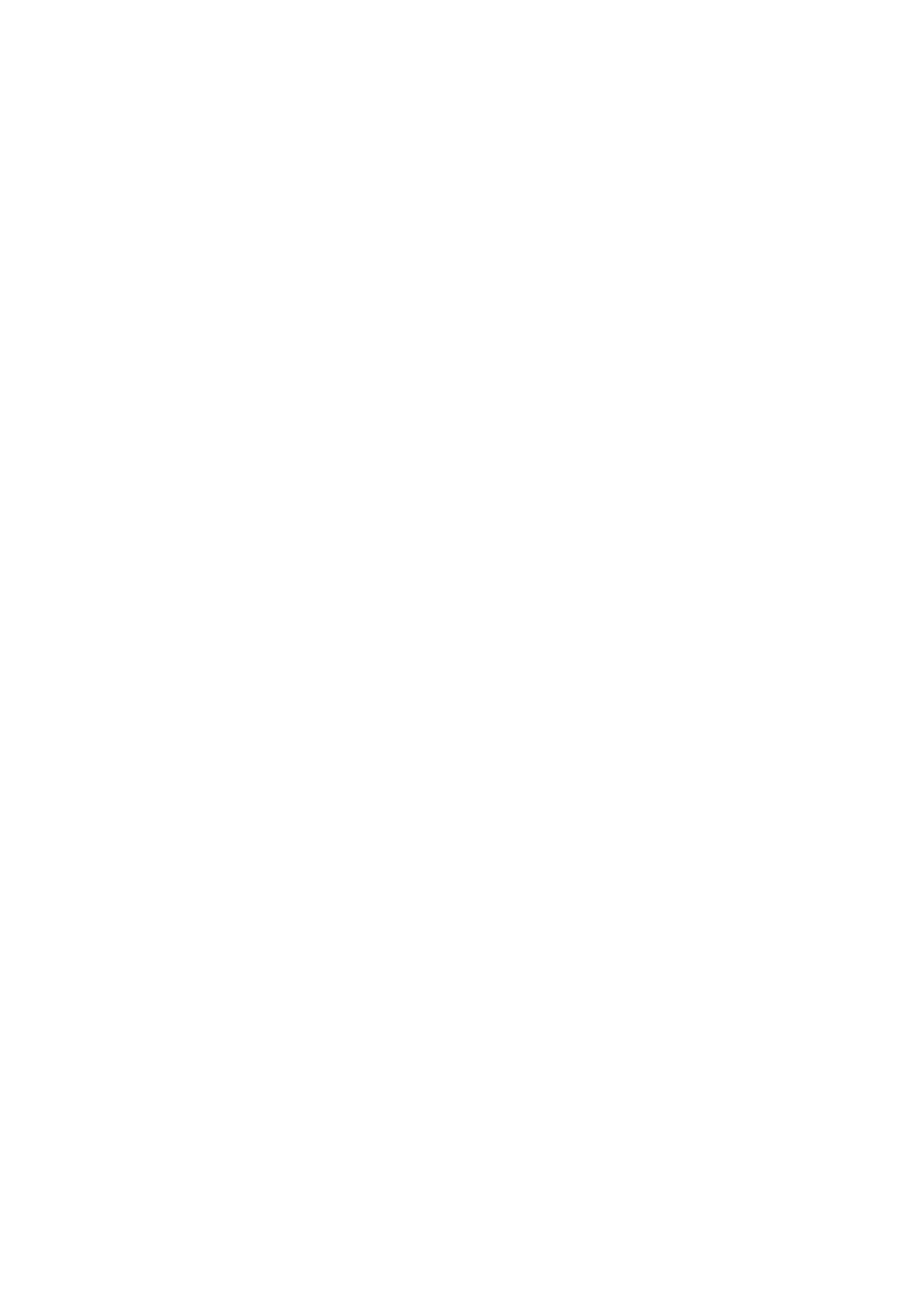# *Executive summary*

*The second Environmental Performance Review (EPR) of the Republic of Moldova was carried out in 2005. This third review intends to measure the progress made by the Republic of Moldova in managing its environment since the second EPR and in addressing upcoming environmental challenges.* 

*Gross Domestic Product (GDP) per capita in national currency terms more than doubled between 2005 and 2012* and GDP per capita in 2005 Purchasing Power Parity (PPP) US\$ terms grew an impressive 26.4 per cent from 2005 to 2011. Despite this growth the Republic of Moldova's GDP per capita remains the lowest in Europe.

*The massive inflow of workers' remittances has played a very important role in the country's economic development.* About 22 per cent of the Moldovan population resides outside the country – compared with a 3.1 per cent global average. In 2012, workers' remittances made up 22.8 per cent of GDP.

*The total volume of air pollutants emitted from stationary sources decreased 24 per cent between 2005 and 2010*. However, this positive development is not attributable to industry becoming cleaner than before but, rather, to the reduction in total volume of industrial production.

*The total emissions of SO<sup>2</sup> more than doubled between 2005 and 2011* from 2,400 tons to 5,800 tons annually. Practically the whole  $SO_2$  emissions increase was due to the increased emissions from transport.

*Drinking water quality is deteriorating,* despite the fact that total wastewater discharges decreased by 7.3 per cent from 2005 to 2011. The percentage of samples not meeting sanitary standards grew from 52 per cent in 2005 to 72 per cent in 2011 in the case of water taken from the centralized sources of water supply. The sanitary situation of the decentralized water sources has stayed at the disappointing level of 83 per cent of the samples failing to meet standards.

*The amount of municipal waste in 2012 was about 1.9 times higher than in 2005.* Generated industrial waste, on the other hand, was, in 2012, only 70 per cent of the 2005 level, mainly due to the contraction of manufacturing industry. The annual amount of recycled industrial waste fluctuates a lot. The recycling rate was 30 per cent in 2005 and 22 per cent in 2011. The end-of-year waste stock stored at the source increased from about 4.3 million tons in 2005 to 7 million tons in 2010.

*The hazardous waste generated in 2012 was only 50 per cent of that generated in 2005.* Hazardous waste accumulated in on-site storage facilities also diminished from 0.89 million tons in 2005 to 0.6 million tons in 2011.

*The amount of timber harvested officially between 2006 and 2010 remained more or less stable,* ranging between 410,000 and 440,000 m<sup>3</sup>/year, with about 90 per cent being fuel wood. Officially, all sites affected with logging were fully covered with regeneration works. At the same time, the estimated volume of wood consumed in the Republic of Moldova amounts to some 1.04 million m<sup>3</sup> annually, with about 75 per cent being fuel wood.

*The consumption of fuel wood is very high,* due to a lack of alternative fuel supply, and almost matches the annual growth in the forest. Due to this high turnover, the forest in fact has no chance to age and thus the capabilities for increased biodiversity value are weakened.

**Policymaking framework for environmental protection and sustainable development**

*The environmental legislation did not change substantively in the period under review* as only a few environment-related laws were adopted. However, 25 environmental legislative acts and 35 by-laws are expected to be approved by the end of 2014 according to the 2012 Action Plan for the harmonization of the legislation with European Union (EU) directives. This process is expected to trigger a substantial reform of the entire environmental legal framework towards a more integrated approach to environmental protection.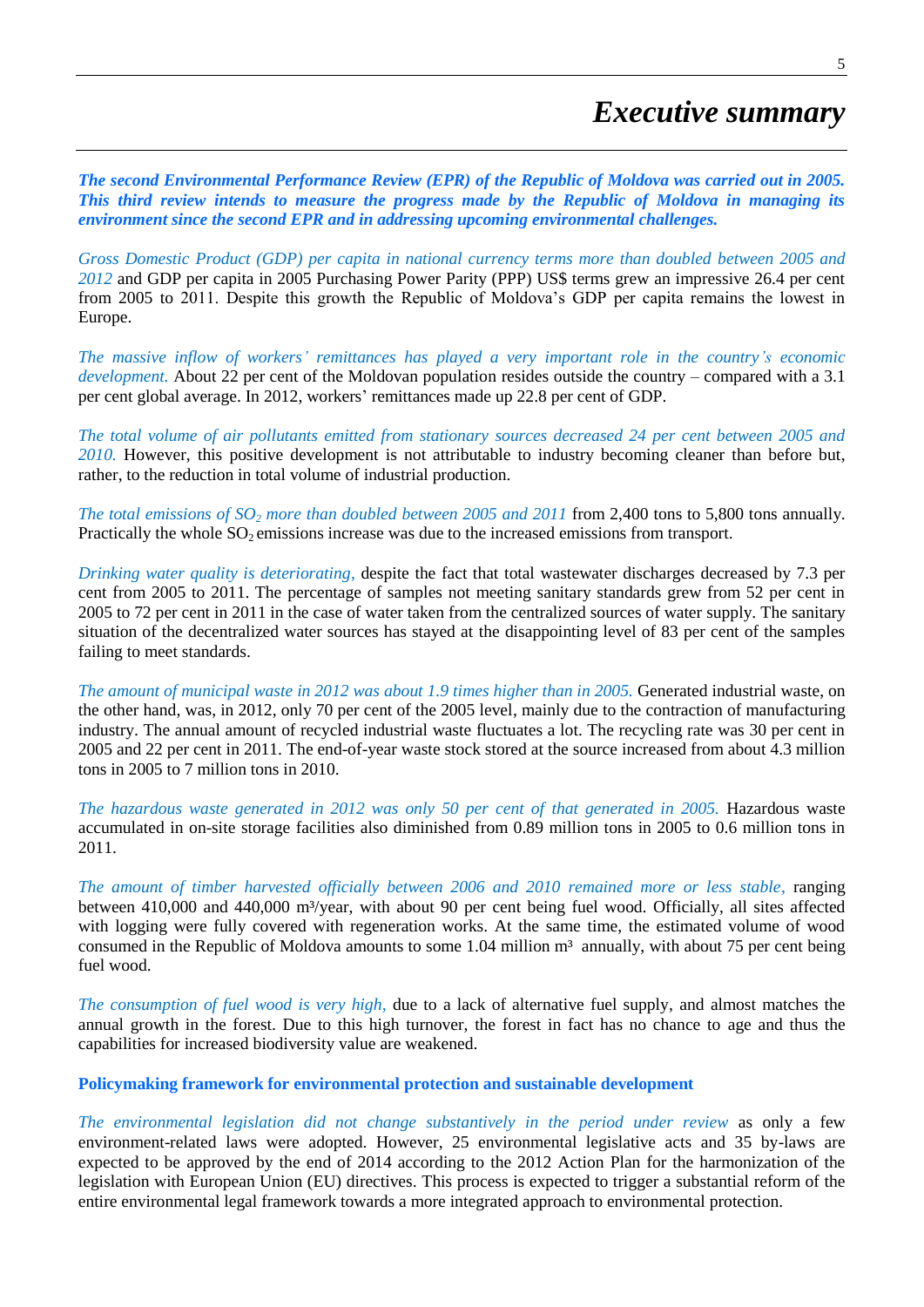*Currently, there is no environmental strategy in the country.* To close this gap a national environmental strategy for 2013–2022 was drafted and it is expected to be adopted. In addition, the Ministry of Environment is developing strategies for integrated waste management, biodiversity, water resources management and preventing natural disasters. They are expected to be submitted for adoption by the end of 2013.

*Despite the institutional developments, sustainable development has not yet emerged as a core principle of policy development in the country.* Promoting sustainable development is a difficult task for the Ministry of Environment considering that the country's environmental requirements are frequently seen as a liability rather than an asset for improving social well-being.

*The term "strategic environmental impact assessment" does not exist in the national legislation.* The Republic of Moldova signed but has not ratified the Protocol on Strategic Environmental Assessment (Kiev, 2003) to the Espoo Convention on Environmental Impact Assessment in a Transboundary Context.

#### **Regulatory and information instruments and their enforcement**

*In the field of compliance and enforcement of environmental standards and requirements, moderate progress has been made by the country since 2005.* On water and air, environmental quality standards from Soviet times are still used. A huge number of standards are not in line with current international requirements. Numerous regulated pollutant substance regulations are mostly unenforceable, as they are far beyond realistic monitoring capacities.

*Environmental permits are still based on single-medium approaches* and do not consider the overall environmental impact of economic activities. As a result, an operator of an economic activity may need to obtain a range of environmental authorizations, sometimes from a series of public authorities. The same permitting system is used for all enterprises regardless of their size and pollution potential. The issuing of permits for pollution of the environment and use of natural resources is performed by different institutions.

*The current national environmental legislation on industrial emissions lacks a systematic approach* and is being focused on regulating the protection of the environment in all sectors separately. An integrated approach to environmental compliance is still under development.

#### **Economic instruments and financing of environmental protection expenditure**

*The system of environmentally related taxes and charges has not changed since 2005.* These payments generate revenues for the environmental funds, but there is no supporting evidence that they provide significant incentives, if any, for pollution abatement. The system of taxes for emissions of air pollutants from stationary sources and for discharges of water pollutants is administratively complex due to the very large number of pollutants that are covered. This significantly weakens the effectiveness of the system.

*Separate charges for import of plastic packaging and for tetra-pak packaging that contains products (except dairy products) were introduced in 2007.* The tax base (customs value) for the product charges on imports of goods is also neither pollution oriented nor related to the costs of damage prevention. These product charges are, moreover, not applied to similar domestically produced goods.

*Market-based instruments (such as trading of emission permits) are not applied.* A scheme for the promotion of renewable energy sources is under development. There is no legal framework yet for public sector green procurement or for eco-labelling.

*The installation of individual water meters has increased significantly* and reached 96 per cent of all connected water users. The average bill collection rate is 82 per cent, pointing to problems of enforcing payment of water bills. There appear, however, to be serious problems – notably in Chisinau – with the quality of meters installed in the past, which are seen to lead to a systematic underrecording of cold and hot water consumption, which, in turn, entails significant losses for the Chisinau water company and the local district heating company.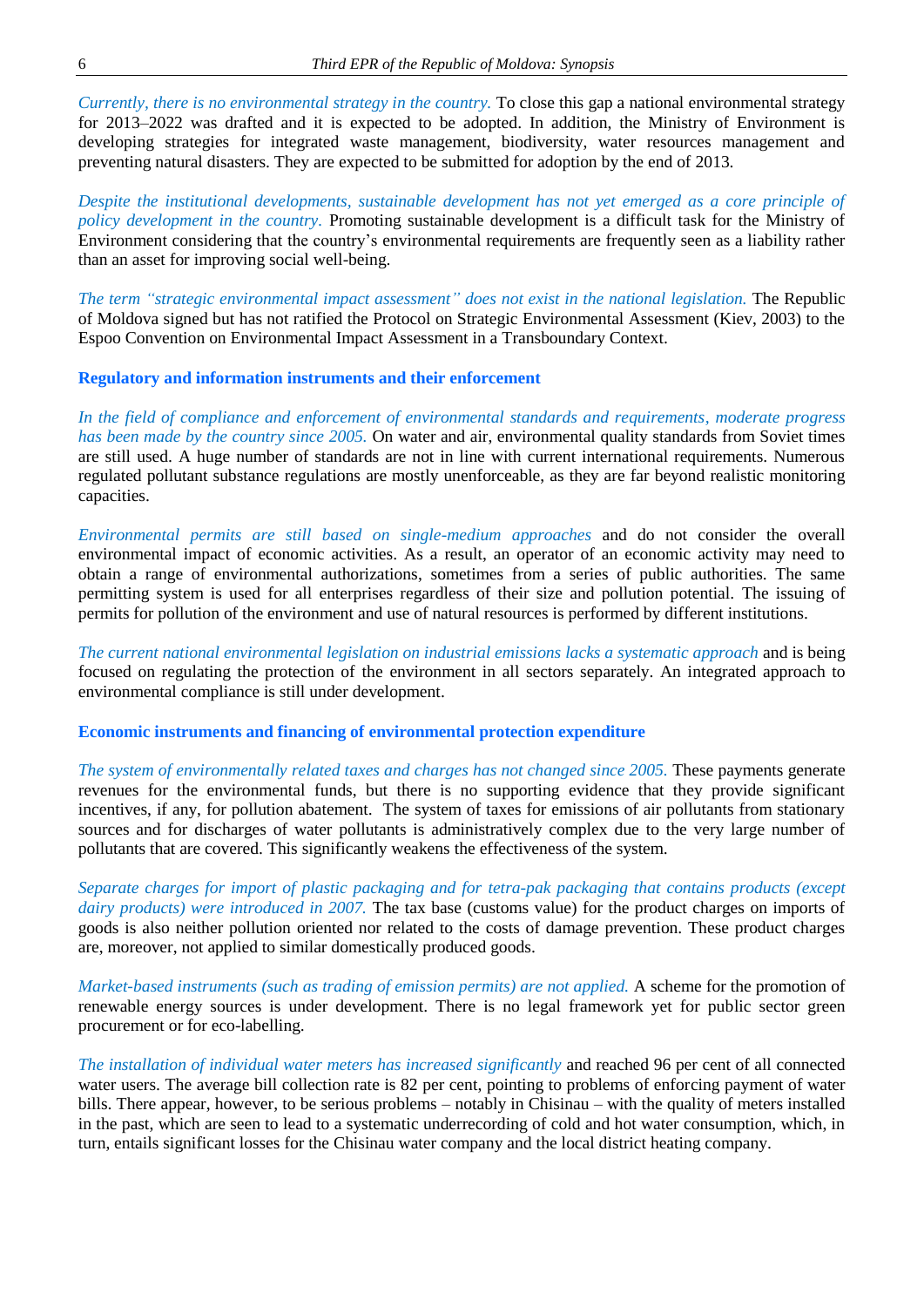#### **Environmental monitoring, information and education**

*An integrated environmental monitoring system is not yet established in the country.* Currently, the monitoring landscape remains fragmented with many institutions involved in the process and limited information sharing between them. However, comparatively with 2005, significant progress was registered in some areas such as water monitoring, especially for surface waters. Some improvements were registered in other areas such as forests and protected areas, soil and radioactivity. Mixed progress is registered in air monitoring, with limited monitoring capacity of urban air quality. Biodiversity is also lacking systematic monitoring, with fragmented or non-systematic activities carried out by various organizations.

*The country lacks a national environmental information system as such.* Government bodies have their own databases of relevance for their domain and in practice limited sharing or exchange takes place between them.

*Coordination at the institutional level (both national and local) remains poor* with non-systematic information exchange between them. Currently, none of the institutions involved in or responsible for environmental information exchange is using a networked relational database for storing and exchanging data. Good progress is observed in terms of public access to statistical data, including environment-related data. Statistical data are available free of charge on the website of the National Bureau of Statistics (NBS). Furthermore, since 2010, a publication containing environment-related statistics for the country, "Natural resources and the environment", has been prepared annually by the NBS and is available online.

*Environmental education is present in the school curricula throughout the whole education process.* Nevertheless, responsibilities for the area and the institutional competences are often unclear, not systematic and underfunded. Environmental education and education for sustainable development remain heavily dependent on donor support.

**Implementation of multilateral environmental agreements and management of foreign assistance**

*The highest political priority is currently the partial approximation to the EU,* the signing and then the implementation of the EU–Republic of Moldova Association Agreement. The negotiations started in January 2010 and are expected to conclude by the end of 2013. Implementation of multilateral environmental agreements (MEAs) has benefited from the preparation of legislation to harmonize the country's legislative situation to the requirements of different EU environmental directives.

*In 2005, the Republic of Moldova reconfirmed its commitment towards the implementation of the Millennium Development Goals (MDGs).* However, in 2006, the country had already revised all the targets set under MDG7, with the exception of afforestation. The main reason for this was the slow progress in reaching the targets set.

*The country generally complies with reporting on the implementation of MEAs,* with the exception of the Protocols on Persistent Organic Pollutants (POPs) and on Heavy Metals to the Convention on Long-range Transboundary Air Pollution.

#### **Climate change mitigation and adaptation**

*The country lacks a national strategic framework on climate change mitigation and adaptation,* although sectoral strategies of climate change relevance have been developed in some cases. The development of a national climate change adaptation strategy and a low emissions development strategy started in 2010 with the aim of addressing this major gap in the country's policy framework. However, the development of these two strategies was still ongoing in 2013.

*The National Energy Efficiency Programme for 2011–2020 is currently the main document dealing with energy efficiency.* NEEP is supported in its implementation by three-year national action plans for energy efficiency. Although the legal framework for renewable energy has been created, a major obstacle to implementing renewable energy policies is the high cost of producing energy from renewable sources.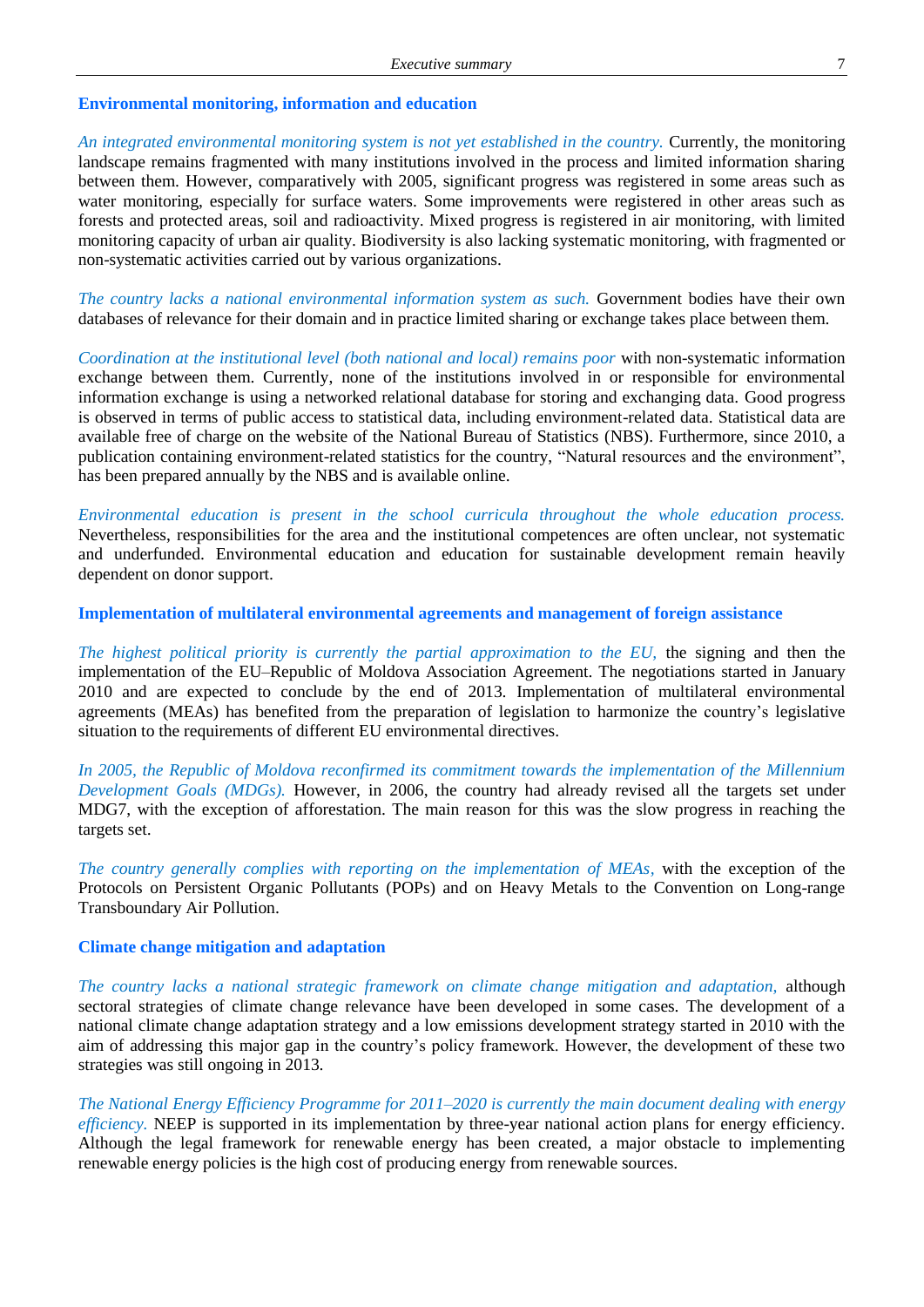*The 2008 National Strategy for Sustainable Development of the Agro-industrial Sector for the period 2008– 2015 provides a series of measures aimed at combating land degradation* through afforestation and creating new vineyards and orchards that may have an impact on the level of carbon sequestration and reduce greenhouses gas (GHG) emissions. The 2011 National Programme for Conservation and Improvement of Soil Fertility for 2011–2020 provides for measures to prevent soil erosion by restoring green manure for soil protection, afforestation of degraded, highly eroded sloping grassland, and promotion of cultivation of grassy crops between rows in orchards and vineyards.

#### **Sustainable water management**

*A policy framework on water management seems to be in place.* The 2007 Strategy of Water Supply and Sanitation of Communities sets out specific medium-term (2008–2012) and long-term (2012–2025) objectives. However, the Strategy lacks a national water action plan and lacks financing.

*Access to sewerage systems is increasing slowly,* from about 42 per cent in 2005 up to about 50 per cent in 2012. With such slow progress the country will hardly meet its national MDG target of 65 per cent of the population with access to improved sewerage set for the year 2015.

*The situation regarding wastewater treatment in the country is very bleak.* In 2010, only 17 of 198 wastewater treatment plants (WWTPs) (9 per cent) were in a satisfactory state, 112 (56 per cent) require repair and 69 (35 per cent) required full refurbishment. Most WWTPs operate de facto with mechanical treatment only. As a result, discharges from WWTPs into water bodies contain organic substances, ammonium and nitrates. A lot of industrial WWTPs are old and obsolete. Currently, a huge amount of untreated industrial wastewater is discharged into rivers.

#### **Waste management**

*Waste management in the Republic of Moldova has developed only moderately since 2005.* The current waste management practice relies on disposal in dumpsites. These are, in the majority of cases, small, uncontrolled and operating without an environmental permit.

*Good progress is observed in reducing the number of illegal dumpsites.* As a result of the efforts of environmental authorities, the total area under unauthorized dumpsites has decreased from 61 per cent in 2001 to only 31 per cent in 2009. The total number of unauthorized dumpsites also recorded a downward trend from 1,356 in 2001 to 854 in 2009 and their share of all dumpsites from 73 to 46 per cent.

*Although there is no national approach to material recovery from municipal solid waste, a number of private companies are introducing systems for collection of recyclables.* However, the main source of secondary raw material in the Republic of Moldova is waste from paper or plastic production. Also, several municipalities are introducing separate collection of recyclables in the form of pilot projects.

*International donors increased their involvement in waste management during the last few years* and this resulted in improvements in the management of obsolete pesticides and expired chemicals, but overall management of municipal and manufacturing waste is developing slowly and old practices remain.

#### **Biodiversity and protected areas**

*Only about 2 per cent of the country's grassland ecosystem is still covered by natural or semi-natural habitats.* This low percentage is additionally fragmented; intensive agriculture has pushed the ecological integrity of steppe habitat to its limits. Currently, natural steppe communities have been preserved only in small and isolated areas; five protected areas preserving steppe vegetation exist, with a total area of less than 1 per cent of the country's surface. This figure is too low to protect the gene pool of steppe plant communities in the Republic of Moldova. The biodiversity of the steppe has been particularly altered and affected due to intensive grazing, soil erosion and salinization, and intensive use of fertilizers.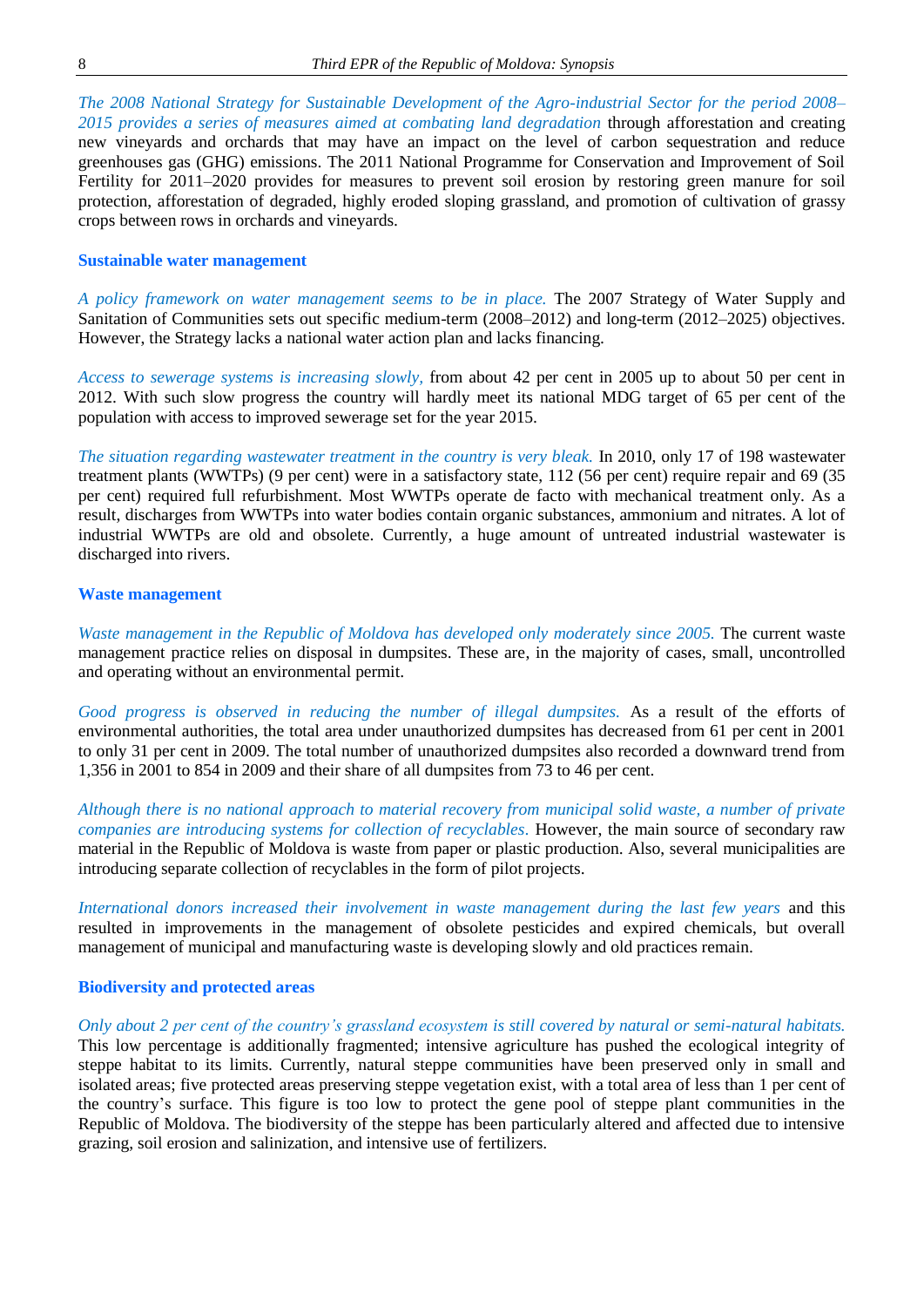*The lack of viable habitats of significant size is certainly the most significant threat to biodiversity* of each of the country's ecosystems providing the required space for in situ conservation. The status of flora diversity, in particular in steppe ecosystems, remains unsatisfactory throughout the country due to intensive agriculture.

*Invasive species are posing another threat.* Of the invasive plant species, about 130 species are damaging crops and 15 species are damaging trees. Annual losses in agriculture that are caused by invasive species are from 5 to 10 per cent of cereal crops, 15.2 per cent in weeding plants and 25 per cent of multicultures.

*The negative consequences of intensive land use remain unchanged in comparison with 2005.* These include erosion and landslides, conversion of steppe, soil salinization and drainage of wetlands or improper grazing management. Yet, a steady development of organic agriculture is leading to the creation of favourable conditions for biodiversity conservation.

*Since 2005, wetlands have received significant attention,* reflecting the economic and ecological importance of the ecosystem. The designation of three wetlands of international significance – Ramsar sites – offers the chance for increased species and habitat conservation measures.

*Between 2007 and 2010 the Agency "Moldsilva" undertook several activities to restore or establish forest/wooded lands.* Activities for forest regeneration (reforestation of trees) on the National Forest Lands (NFL) took place on about 3,500 ha. Additionally some 20,000 ha of degraded sites, not previously forested, have been afforested as an approach to combat desertification and erosion as well as provide alternative fuel wood sources. On some 10,000 ha of the NFL "natural regeneration" was supported.

#### **Agriculture and environment**

*Agriculture remains one of the main economic sectors* despite its GDP share having diminished from 19.1 per cent in 2005 to 14.4 per cent in 2011. In 2011, agriculture employed about 28 per cent of the labour force. Agro-food exports constitute about 45 to 50 per cent of total exports and are backed by the export-oriented agro-processing industry, which produces approximately 7 to 8 per cent of GDP.

*The land use structure in the country has not changed significantly since 2005.* The land cover under orchards decreased by 22.2 thousand ha (some 14 per cent) and that under pastures by 20.4 thousand ha (5.5 per cent). At the same time, the land cover under forests increased by 23.6 thousand ha (some 5 per cent) and fallow lands by 24.1 thousand ha (some 240 per cent). This illustrates the process of many owners abandoning land. On some of the abandoned land natural reforestation takes place.

*The most severe drought in the Republic of Moldova in living memory took place in 2007,* impacting upon 80 per cent of the country's territory and including widespread crop failures and food shortages. Household production from home gardens, a mainstay of food supply for most rural families, also reduced sharply. In monetary terms the losses for the agricultural sector were estimated at close to US\$1 billion. The greatest losses were experienced by fruit and vegetable growers (US\$550 million), livestock producers (US\$305 million) and cereal growers (US\$132 million).

*Since 2005, areas affected by soil erosion remain at the same level.* Soil degradation is estimated to cause US\$239 million in economic damage each year, including losses from erosion, landslides and in ravines, and agricultural production losses. Subsistence farming households, which cannot afford to address the problem, are particularly affected by erosion and soil fertility losses.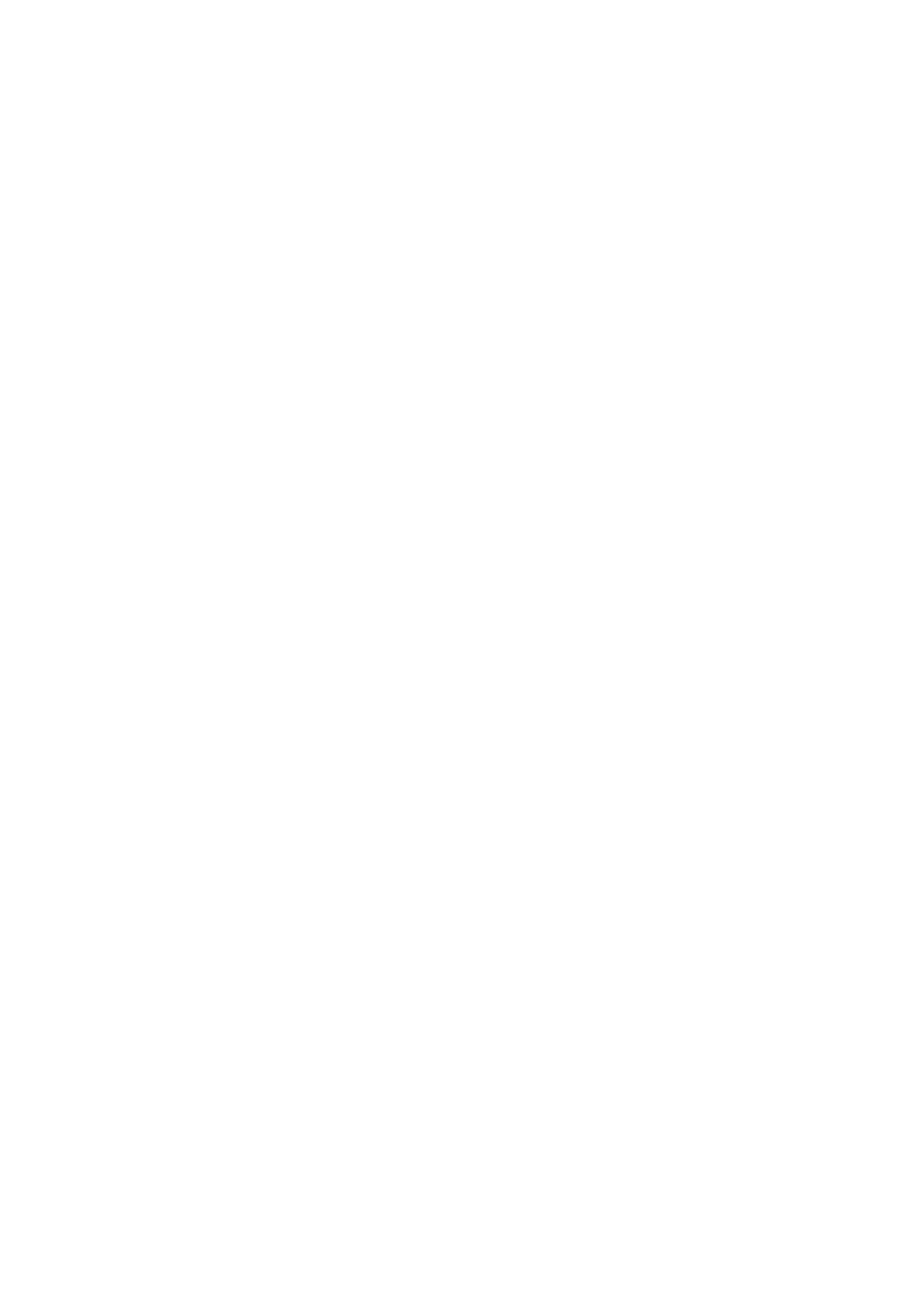# *CONCLUSIONS AND RECOMMENDATIONS*

#### **Chapter 1: Policymaking framework for environmental protection and sustainable development**

The approximation process to the European *acquis* is at an early stage of development in the environmental area. Because of political instability over recent years, the effectiveness of the parliament's legislative work has declined. Despite the intensive drafting of legislation within governmental institutions, law endorsement by the parliament takes a long time. The draft environmental laws have been under consideration for two years.

#### *Recommendation 1.1:*

*(a) The Government should promote the adoption by the parliament, without further delay, of the draft environmental laws based on the priority list prepared by the Ministry of Environment; (b) The Ministry of Environment should ensure the development of the relevant secondary legislation.* 

Environmental dimensions have been included in several strategies, programmes and plans. The 2007 GD No. 33 on the procedures and rules for the elaboration of policy documents requires, inter alia, the monitoring and evaluation of implementation of policy documents. Despite this, it is hard to find any report on the progress of implementation of these policy documents. Progress reports are available for the policy documents the implementation of which is funded by donors.

#### *Recommendation 1.2:*

*The Government should ensure that progress reports on the implementation of the environment-related national strategies and programmes are prepared and made available to the public.* 

The term "strategic environmental impact assessment" (SEA) does not exist in the national legislation. However, the 1996 Law on Ecological Expertise and Environmental Impact Assessment requires the assessment of environmental impacts of programmes, plans, schemes, strategies and concepts. The Law does not incorporate provisions on procedures to decide when and which plans or programmes require SEA.

#### *Recommendation 1.3:*

*The Ministry of Environment should ensure the necessary arrangements for strategic environmental assessment (SEA) procedures to be included in the environmental legislation, taking into account the importance of SEA for the appropriate design of policy documents and the requirements of the European Union (EU) approximation process.*

The National Council for Sustainable Development and Poverty Reduction was established in 2002 as a consultative body on socioeconomic sustainable development of the country. The Council formally functioned until 2008 but its activities had no meaningful results. Since 2009 the Council has not been active.

#### *Recommendation 1.4:*

*The Government should reactivate the National Council for Sustainable Development and Poverty Reduction to promote sustainable development principles in all sectoral activities.*

Although, since 2005, the staff of the central apparatus of the Ministry of Environment doubled, from 25 to 51, there is still a lack of capacity in terms of human resources. Different units have overlapping functions and the effectiveness of the functioning of the Ministry is questionable.

#### *Recommendation 1.5:*

*The Government should, once the Environmental Protection Strategy has been adopted, revise the structure of the central environmental authorities to avoid the overlapping of functions and to make the institutional structure more effective by, in particular, the creation of an Environmental Protection Agency as an executive body for monitoring, information exchange and permitting under the Ministry of Environment.*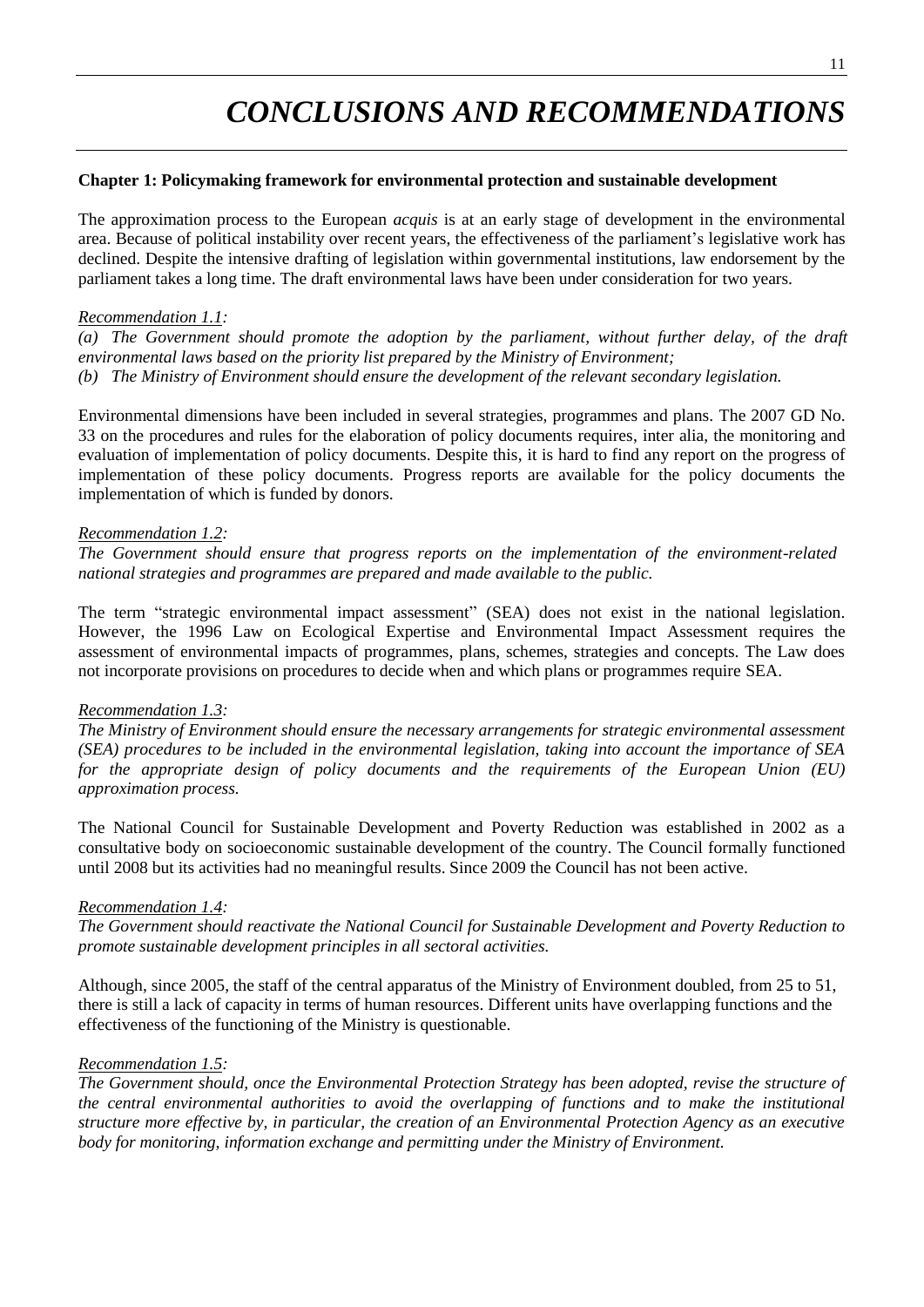#### **Chapter 2: Regulatory and information instruments and their enforcement**

The 2005 EPR recommended the Ministry of Environment draft legislation for the introduction of an integrated permitting system. This has been fulfilled by drafting a law on environmental protection based on the principles of EU Directive 2010/75/EC (Industrial Emissions Directive). However, the law has still not been adopted. The recommendation on better use of three environmental assessment instruments (SEA, EIA and Public Environmental Expertise) and increasing public involvement in environmental decisions still needs to be implemented.

The recommendation on increasing the level of administrative fines has been implemented in practice. The level of fines is periodically raised and the relevant legislation reviewed. The total amount of fines imposed has risen 14 times during the period 2005–2012. The introduction of environmental damage assessment based on actual remediation costs still needs to be implemented.

The recommendation on improvement of compliance control has been partly implemented. During the years 2007–2010, 57 training sessions were organized in which 493 environment inspectors participated. The analytical laboratory of the Inspectorate was strengthened from a technical and methodological viewpoint. An accreditation system for analytical laboratories was established. In the field of air protection, industries were ranked according to their influence on air quality (Order of the Ministry of Environment No. 110 of 17 December 2010). However, the recommendation to assess the effectiveness of enforcement by improving the indicators which allow measuring both environmental improvements and enforcement results has not been implemented.

The environmental permitting system and the corresponding enforcement measures in the country fall short of international standards.

With important draft legislation and related secondary legislation advancing, further progress can be expected in the coming years. There is an urgent need to integrate environmental considerations into sectoral policies. The implementation of environmental requirements is underdeveloped because the environment is not considered a national priority. As the environmental permitting and inspection activities are within the same institution (SEI), there is potential for conflict of interest. Institutional reform in the permitting and enforcement area is necessary.

#### *Recommendation 2.1:*

*The Ministry of Environment should reform the system of issuing permits and assuring compliance by separating the permitting and inspection functions.*

The environmental permitting system does not provide for an integrated approach to pollution control and the use of best available techniques (BAT). Permit requirements are based on end-of-pipe solutions and separate permits are issued for each environmental medium. Emission standards (with the exception of urban waste water treatment plants) are not used for permitting and the dispersion or dilution calculations are the basis for setting the limits. Self-monitoring requirements are not included in the permits. The permit application process is not transparent and the issued permits are kept in paper format by the authority issuing them.

#### *Recommendation 2.2:*

*The Ministry of Environment should reform the system of issuing environmental permits by:*

- *(a) Introducing integrated permitting for key industries, with emission limit values set directly in the legislation;*
- *(b) Introducing best available techniques (BAT) as a basis for permitting;*
- *(c) Establishing product standards in certain areas and avoiding the use of dispersion calculation within the permitting procedure;*
- *(d) Introducing self-monitoring requirements in the permits;*
- *(e) Making summaries of the applications for permits and issued permits available to the public.*

Enforcement requires capacity and expertise on the part of the Ministry of Environment and SEI in order to fully meet international standards. The regulatory system does not monitor and control the implementation of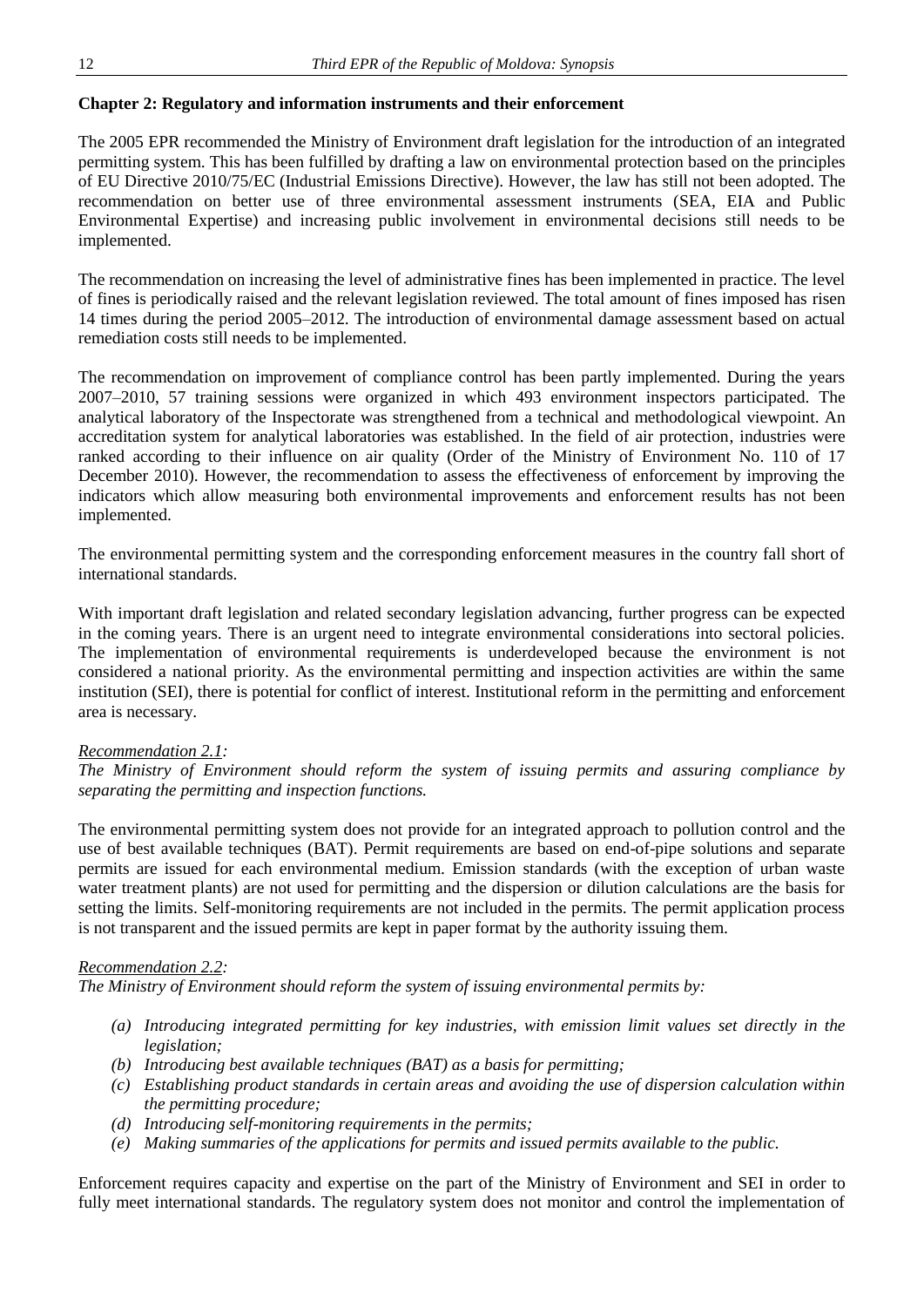the environmental requirements in a practical and cost-effective manner and to ensure that the new legislation is implemented and enforced as intended. This may involve a substantial change of organizational culture on the part of both the Ministry of Environment and SEI. At present, the focus is on the Ministry and SEI as "enforcers" of environmental protection regulations, rather than the European model of "managers" of environmental resources for the benefit of society. In other words, the focus is on a command-and-control approach to environmental legislation. So far, enforcement measures fall short of international standards.

#### *Recommendation 2.3:*

*The Ministry of Environment should reform the compliance assurance mechanism by:*

- *(a) Making the level of fines for non-compliance proportional to the profit gained through violation of legislation;*
- *(b) Introducing risk-based inspection planning;*
- *(c) Making the environmental inspection reports of enterprises, as well as the self-monitoring environmental data submitted by them, available to the public;*
- *(d) Foreseeing criminal prosecution for the violation of environmental laws and regulations.*

The implementation of international standards and practices is not fully supported by competent institutions and endorsed by increased public awareness, public participation and the credible enforcement of new legislation. While the 1996 Law No. 851-XIII on Ecological Expertise and Environmental Impact Assessment provides for public environmental expertise, this mechanism is rarely applied and does not result in desired outcomes.

#### *Recommendation 2.4:*

*The Ministry of Environment should further improve the functioning of the mechanism for public participation in environmental impact assessment (EIA) by:*

- *(a) Establishing a detailed procedure, including a public consultation procedure, for review by the public of the EIA documentation on proposed activities;*
- *(b) Ensuring that the public comments and opinions are taken into account in the decision-making process.*

#### **Chapter 3: Economic instruments and financing of environmental protection expenditure**

Since 2005, the system of payments for environmental pollution has been maintained without any significant changes. These payments generate revenues for the environmental funds, but there is no supporting evidence that they provide significant incentives, if any, for pollution abatement.

The system of taxes for emissions of air pollutants from stationary sources and for discharges of water pollutants applied in the Republic of Moldova is administratively complex due to the very large number of pollutants that are covered. This significantly weakens the effectiveness of the system. Charge rates (per ton), moreover, have remained broadly stable at a low level over the past decade or so and have been eroded by inflation. Payments for emissions from mobile air pollution sources are applied in the form of an ad valorem excise on the import value of motor fuels. The tax base is, therefore, not at all pollution oriented, leaving aside the fact that the tax rates applied are very small and have not changed over recent years. The upshot is that this tax, in contrast to the specific excise on petrol and diesel (established in the Tax Code), has not had any impact on motor fuel price developments over the past years.

The pollution charges on the storage and disposal of enterprise waste are biased towards storing toxic and nontoxic waste on enterprise premises, and this does not create any incentives for significantly reducing waste generation. The rationale for this tax is not obvious once it has been ascertained that waste has been stocked according to established regulatory standards.

The tax base (customs value) for the product charges on imports of environmentally harmful products is also neither pollution oriented nor related to the costs of damage prevention. These product charges are, moreover, not applied to similar domestically produced goods.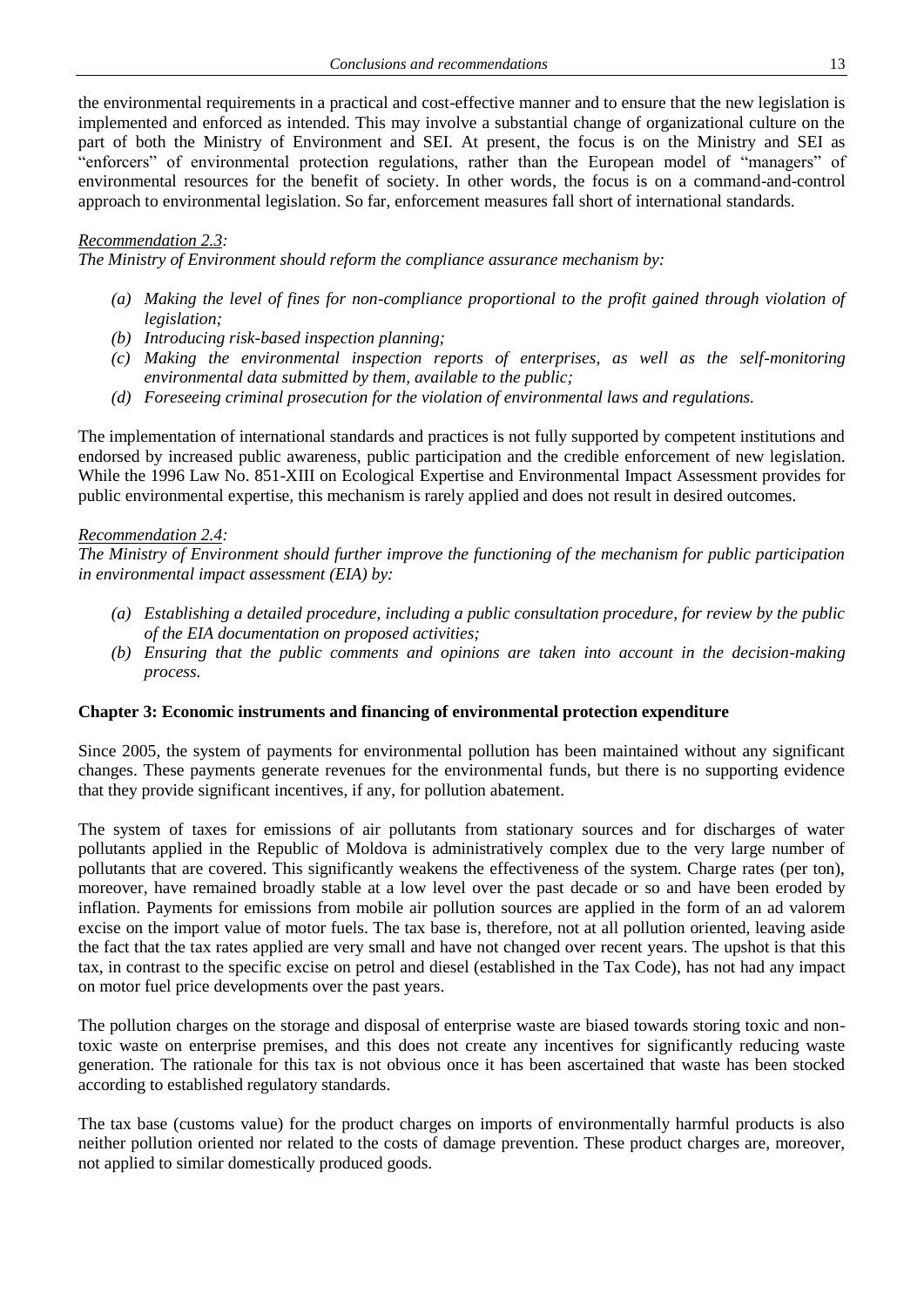Furthermore, the tax rates are, in general, very low. The upshot is that the role of the current system of payments for pollution is limited to generating revenues for the environmental funds.

#### *Recommendation 3.1:*

*The Government should undertake comprehensive reform of the system of pollution charges in order to provide significant incentives for pollution prevention and abatement, and a sound basis for environmental financing and, notably:*

- *(a) Apply pollution charges only to major air and water pollutants;*
- *(b) Establish a credible timetable for raising emission charge rates to levels that provide effective incentives to reduce pollution;*
- *(c) Abolish the ad valorem charges related to mobile pollution sources, given that the tax base is not pollution oriented;*
- *(d) Introduce specific charges per unit of imported environmentally harmful products (i.e. not based on their import value) and also apply similar product charges to these products that are domestically produced, including for the handling of electric and electronic equipment waste;*
- *(e) Identify and eliminate, step by step, environmentally harmful subsidies;*
- *(f) Create effective incentives for enterprises to manage production waste in an appropriately regulated and monitored manner.*

Although tariffs for water supply and sanitation have increased significantly over recent years, they are, in general, not yet at a level that allows for recovery of operating and maintenance costs, let alone depreciation allowances. There are, moreover, sizeable cross-subsidies flowing from enterprises to private households. ANRE has developed a methodology for determining the level of cost recovery tariffs, which municipal councils are, however, unwilling to apply for reasons of local policy. In the event, the operations of the water companies are not financially sustainable and the water supply and sanitation infrastructure has progressively deteriorated. In a similar vein, the municipal waste services need to be upgraded to move progressively closer to international standards. This will not be possible without adequate fees for municipal waste collection and disposal.

#### *Recommendation 3.2: The Government should:*

- *(a) Review the current system of tariff setting for water supply and sanitation services with a view to transferring tariff setting to an independent regulatory body that applies cost-recovery standards;*
- *(b) Encourage local governments to ensure that municipal waste fees allow for recovery of the increasing costs of waste services, given that these have to meet progressively higher environmental standards;*
- *(c) Ensure, within the framework of the reformed targeted social assistance policy, that low-income households have adequate access to water and waste services as well as other communal services.*

There are several public sector funds in the Republic of Moldova that are financing environmental protection and other sustainable development projects. The major domestic actor is the National Environmental Fund (NEF), which finances projects from a number of earmarked taxes and other charges. There are, moreover, projects that are directly financed by grants and loans from international donors. The level of domestic environmental protection expenditure has increased in recent years, but overall it has remained quite low relative to the considerable financial resources required to adequately address the looming environmental challenges, including wastewater management. Moreover, the future of the earmarking of specific revenues for the environmental funds is uncertain, given the stipulations of the new draft public finance law. Furthermore, there is lingering criticism about the functioning of the NEF, including the extent of coordination between the NEF and the NFRD.

#### *Recommendation 3.3: The Government should:*

*(a) Reform the National Environmental Fund, taking into account international experiences and standards in areas such as public procurement, transparency requirements and decision-making structure;*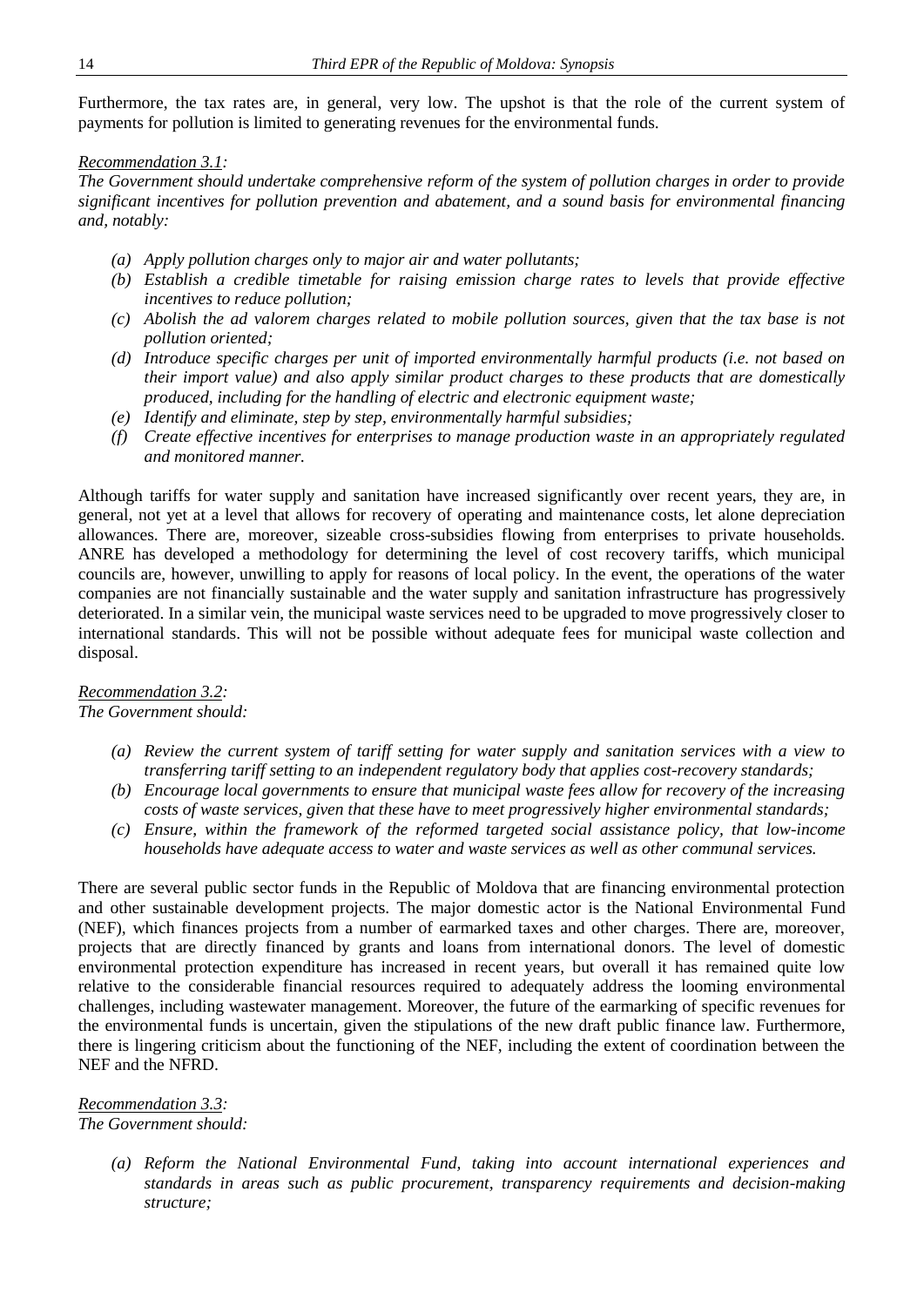- *(b) Strengthen the capacity of the Ministry of Environment to develop effective and economically sound environmental investment programmes, which is a necessity for making its voice better heard in the state budget planning process;*
- *(c) Strengthen the coordination and cooperation among the relevant ministries and government agencies to ensure that programmed activities by the various actors in the environmental sector (including foreign aid donors) avoid duplication and are aligned with the overall priorities set in national development and sectoral strategies.*

#### **Chapter 4: Environmental monitoring, information and education**

The State Hydrometeorological Service (SHS) has, in recent years, become the centre of excellence for environmental monitoring and laboratory analysis supported by a functioning information and dissemination system. The Agency for Geology and Mineral Resources (AGMR), in its turn, has continued to operate almost unchanged for the past 20 years and faces increased difficulties in providing the Ministry of Environment with reliable information.

There is some progress in the process of harmonization with international standards, in particular for water (surface water, drinking water, etc.). Concerning air, the old standards are still in place but with a reduced number of parameters monitored and with additional parameters gradually introduced according to international standards. The Ministry of Environment faces a great deal of difficulty in handling the environmental data and information it receives as it does not possess a dedicated unit able to receive and process all this information. There is no monitoring on noise and vibration in the country. Neither is there a monitoring system for biodiversity. There is no national environmental information system as such in the Republic of Moldova.

#### *Recommendation 4.1:*

*The Ministry of Environment, in partnership with the relevant public authorities, should gradually develop an effective system of integrated environmental monitoring and information management at the national level, by applying the Shared Environmental Information System principles, and should secure funding from national resources and establish effective coordination to that end.* 

Concerning environmental data and their public accessibility, some progress is observed in recent years, in particular in electronic storage and dissemination. Leading in this area are the NBS and the SHS, with most of their information available online. The launch in 2011 of the Government's web portal, and its continuous development, is one of the achievements in terms of transparency, access to information and public awareness. All public institutions, the environment-related ones included, have websites, with a wide range of information available for the public. The common "look" of various websites and the use of similar IT applications makes navigation easy and increases the usability of environmental information by the public at large.

Environmental reporting activities, with the exception of the national SoER, remain event driven and donor supported. There is no continuity or follow-up reporting in most cases and a lot of good and useful initiatives remain one-off exercises. The national SoER is primarily a scientific compilation rather than a policy-driven tool; therefore, its practical use remains limited. No regular information flows or databases are behind its preparation, the process having an ad-hoc character each time. Modern assessment tools such as indicators, scenarios or forward-looking studies are not used.

#### *Recommendation 4.2:*

*The Ministry of Environment should transform the national state-of-the-environment reports into policyrelevant reports by the application of internationally agreed guidelines on the matter.*

International assistance and national allocations from the environmental funds support various initiatives and projects concerning environmental education. Many NGOs throughout the country are active in the field of environmental education and related capacity-building activities. In spite of the efforts made by both the Ministry of Environment and Ministry of Education, a strategy for education for sustainable development has failed to materialize in the Republic of Moldova. The chances of having such a strategy in the future remain slim.

*Recommendation 4.3:*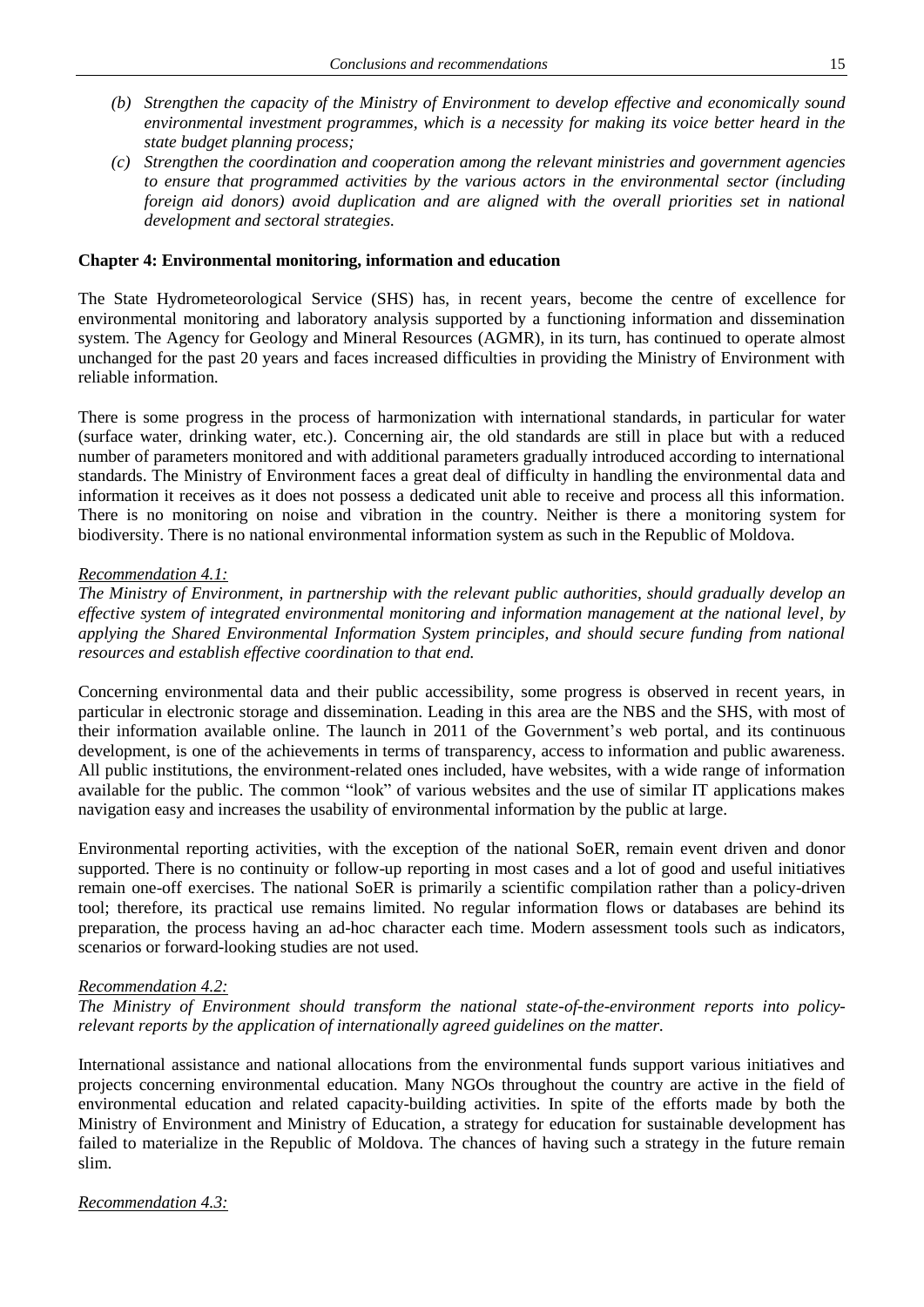*The Ministry of Education and the Ministry of Environment should use the process of the development of a programme on environmental education and awareness-raising to start a debate, involving all stakeholders, including the mass media and non-governmental organizations (NGOs), on the priorities for the promotion of education for sustainable development (ESD) in the country.*

#### **Chapter 5: Implementation of international environmental agreements and commitments**

The implementation of MEAs in the Republic of Moldova is strongly dependent on international financial support. Seven offices were established to support the implementation of various MEAs. However, their role is wider and they participate with, and often replace, the Ministry of Environment in developing strategic documents.

#### *Recommendation 5.1:*

*The Government should take over the responsibilities for implementation of multilateral environmental agreements (MEAs) and, upon consent with the donor community, integrate the existing offices for the implementation of MEAs into the recommended Environmental Protection Agency.*

The country shows some progress in the preparation of the legislative framework to harmonize its legislation with the international regime, in particular with the MEAs to which the Republic of Moldova is party. The draft laws on water, environment and chemicals are examples. On the other hand, this progress is not as evident in the implementation of the policies and legislation adopted for the implementation of the MEAs.

*Recommendation 5.2: The Government should:*

- *(a) Ensure the sustainability of policies adopted to implement the MEAs to which it is a party;*
- *(b) Assess the needs, costs and benefits of other relevant MEAs before joining them so as to be able to commit the necessary resources for their sustainable implementation.*

Since 2005, the Republic of Moldova has moved towards increased coordination of its environmental policies with the implementation of MEAs. In addition, the country has put efforts into streamlining the approval of project proposals or implementation plans prepared under different international agreements and forums. Despite the efforts made so far to increase internal cooperation and coordination among the authorities, information sharing is still weak. This is also the case when it comes to sharing information between different departments in the Ministry of Environment.

*Recommendation 5.3:*

*The Ministry of Environment should:*

- *(a) Build synergies among working groups coordinating the implementation of the MEAs;*
- *(b) Facilitate direct communication between staff of the Ministry of Environment who are in charge of the implementation of MEAs and scientific institutions, including subordinate bodies.*

### **Chapter 6: Climate change adaptation and mitigation**

The Ministry of Environment has so far played a limited role in climate-change-related policy formulation and implementation. In practice, much of the policy formulation work, in addition to the preparation of national communications and the national GHG inventory, has been undertaken by the Climate Change Office, a project implementation unit under the umbrella of the Ministry of Environment. As such, the Climate Change Office is overburdened with duties that far exceed its mandate, and limited resources, by being heavily involved in policy development.

#### *Recommendation 6.1:*

*The Government should strengthen its capacity to formulate climate change policy by creating a dedicated section on climate change within the regular structure of the Ministry of Environment.*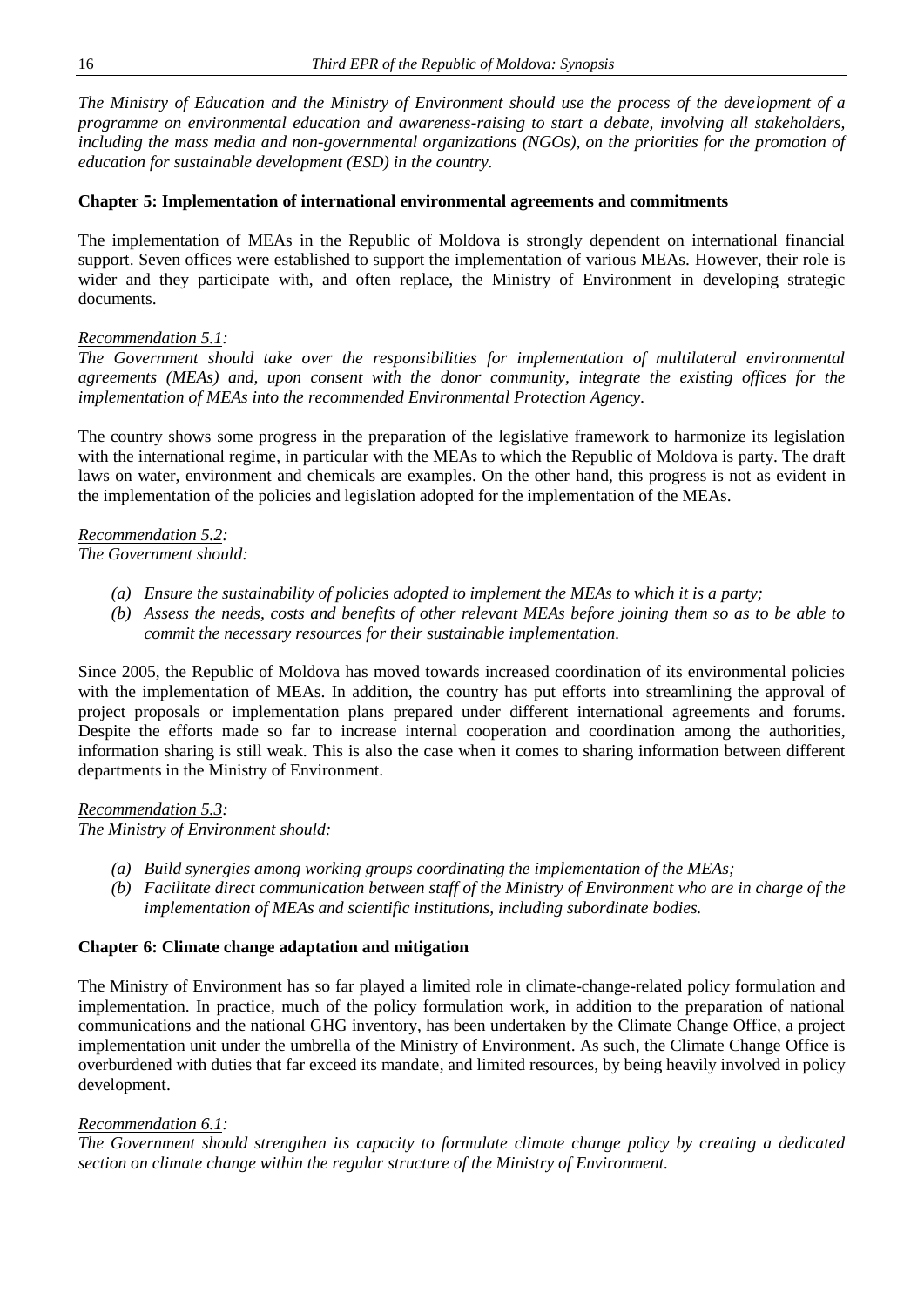Promoting climate change considerations in other areas of economic and social activity remains a much needed objective for guaranteeing not only economic resilience but also public health and social well-being. Effective intersectoral cooperation, in particular interministerial cooperation, is a prerequisite for achieving this goal. In reality, there is no high-level body that would be entrusted with strategic planning and high-level coordination of climate-change matters, although the National Commission for the implementation and realization of the commitments under the UNFCCC and of the mechanisms and provisions of the Kyoto Protocol could play this role, based on its founding act.

#### *Recommendation 6.2:*

*The Government should strengthen the institutional role of the National Commission for the implementation and realization of the commitments under the United Nations Framework Convention on Climate Change (UNFCCC) and of the mechanisms and provisions of the Kyoto Protocol, by entrusting the National Commission with promoting the effective integration of climate change considerations in relevant economic sectors.*

As of today, there is no climate change policy framework formally in place on either adaptation or mitigation, although the Republic of Moldova was making efforts to develop strategies on these issues. Due to weaknesses in the formulation of these strategies, however, there is a sense that funding for projects on the ground is generally lacking. The draft adaptation strategy contains actions for the future, without, however, identifying the sources of funding. Implemented projects on adaptation are almost exclusively funded by external sources.

#### *Recommendation 6.3:*

*Once the national strategies on climate change mitigation and adaptation have been approved, the Government should ensure their implementation and make the necessary funding available from national sources, as well as through co-financing by donors.*

There is evidence that the level of public awareness on climate-change-related issues in the Republic of Moldova is low. This is partly due to the fact that efforts at raising the level of awareness are project based. There is a lack of a coordinated and coherent national plan for raising public awareness.

#### *Recommendation 6.4:*

*In the implementation of both the low emission development strategy and the climate change adaptation strategy, once these have been adopted, the Government should pay attention to raising the level of public awareness on climate change issues and therefore strengthen public participation in this area.*

#### **Chapter 7: Sustainable water management**

In some regions of the Republic of Moldova, water resources are limited and often polluted by anthropogenic activities. Currently, water resources management does not meet requirements due to the lack of a comprehensive legal framework, financial resources and institutional coordination and cooperation.

From 2013, the 2011 Law No. 272 on Water and its secondary legislation could be the key element for essential transformation of the water sector. Following the first step of developing a comprehensive legal framework, the next step could be the coordinated implementation of the water legislation, in the near future.

#### *Recommendation 7.1:*

*To implement the 2011 Law No. 272 on Water, the Ministry of Environment should:*

- *(a) Increase the capacity of the water departments within the Ministry of Environment and subordinate institutions;*
- *(b) Improve cooperation between the relevant institutions;*
- *(c) Ensure enforcement by a competent authority.*

There are various governmental institutions involved in the collection, management, assessment and dissemination of data related to water, but there is still poor cooperation among them. The exchange of data is sporadic and limited. A first step in centralizing data storage in the water sector was taken with the introduction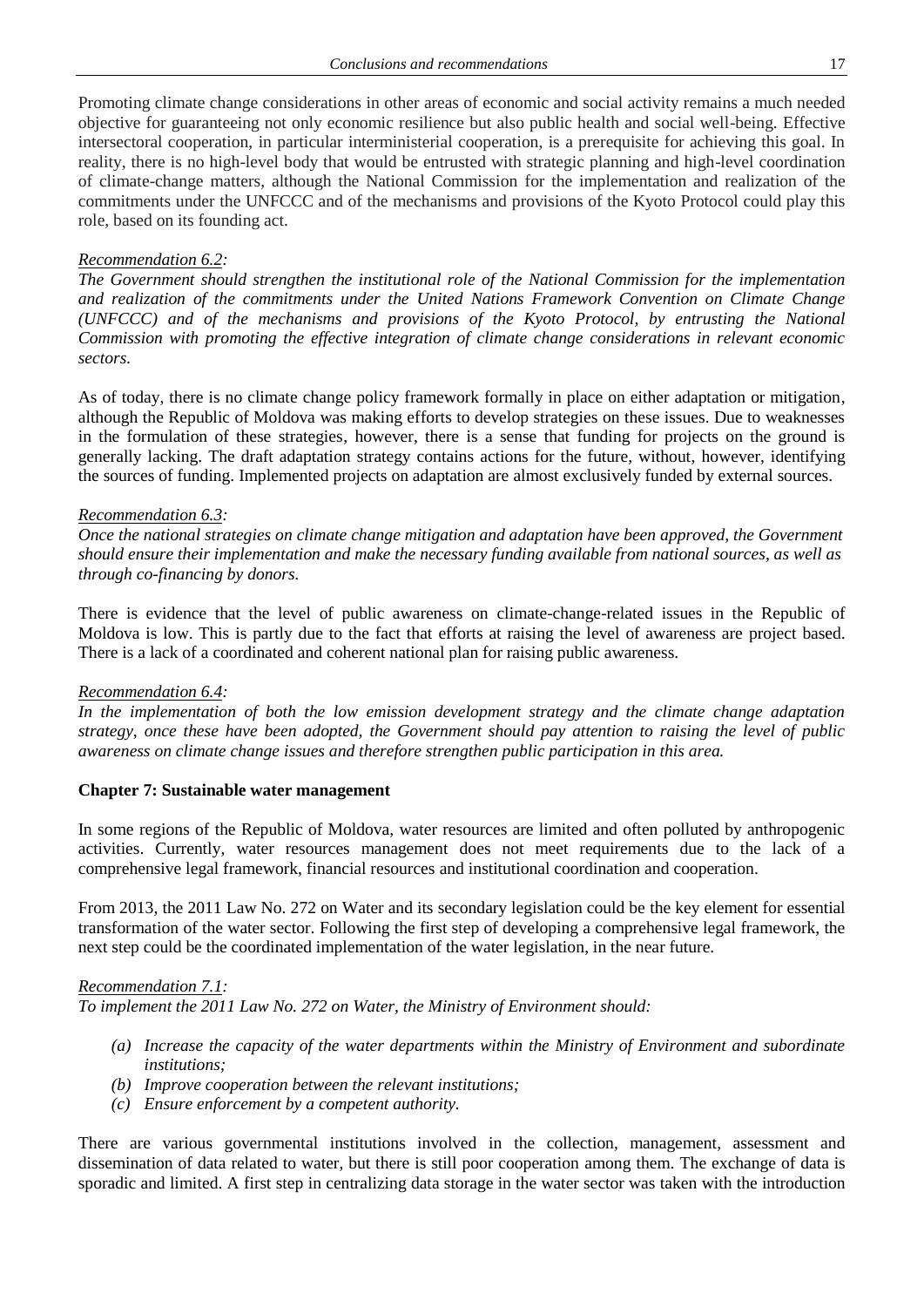of the water cadastre. However, the State Water Cadastre does not contain all relevant data and is available to neither all stakeholders involved in the water sector nor to the public.

#### *Recommendation 7.2:*

*The Ministry of Environment, in cooperation with the relevant authorities, should ensure that the State Water Cadastre is fully operational and publicly accessible.* 

In the Republic of Moldova's water sector, different strategies have been developed to achieve aims established by national or international policies. Most strategies are not implemented. However, one of the main reasons for this is the lack of a national action and investment plan for the water sector, in which projects would be listed and prioritized. Due to the limited financial resources available from domestic sources, the Republic of Moldova's water sector relies on international support. An action plan with an integrated investment plan would improve the effective investment of limited national funds; moreover, it could be a sound basis for international donors to invest in the Republic of Moldova's water sector and diminish the ongoing financing gap.

#### *Recommendation 7.3:*

*The Government should develop an action plan for the water sector, accompanied by an investment plan, to implement the revised Strategy on Water Supply and Sanitation for Communities (Water Strategy) and to reach national targets set in accordance with the requirements of the Protocol on Water and Health, and ensure adequate funding for monitoring and evaluation of the implementation of the action plan.*

Water resources are increasingly under pressure from the growing population in cities, economic activity and intensifying competition among water users. Responsibilities for the prevention of pollution of ground and surface water rest on different stakeholders. The lack of an integrated water resource management plan at the national level leads to uncoordinated water resource development and management and, consequently, to the ongoing pollution of water resources.

#### *Recommendation 7.4:*

*The Ministry of Environment should promote a wider integrated water resource management process coordinated with the implementation of the revised Water Strategy. To this end, among other matters, it should strengthen river basin management offices, which are responsible for the development of river basin management plans, taking into consideration watershed protection and the development of small intake waters.* 

Many existing sewerage systems are old and their material degradation tends to allow the exfiltration of wastewater, which causes the pollution of groundwater. Existing WWTPs do not function properly due to technical problems, on the one hand, and their inappropriate size, on the other. As a result, treated wastewater does not often comply with quality standards and is one of the main polluters of surface water.

#### *Recommendation 7.5:*

*The Government, in cooperation with local authorities, should assess the current situation of sewerage systems in urban areas and wastewater treatment plants (WWTPs) and, based on the results, ensure adequate funding for the rehabilitation and modernization of sewerage systems and WWTPs.*

#### **Chapter 8: Waste management**

The current Law on Production and Consumption Waste is outdated, and although a draft law on waste management was prepared, its adoption is delayed. In combination with the new National Waste Management Strategy, this draft law is urgently needed to define new standards and strategic priorities for future waste management and introduce modern waste management principles in the Republic of Moldova. The new law is expected to introduce new duties and responsibilities, which require strong institutional support, otherwise its implementation will be limited.

#### *Recommendation 8.1:*

*The Government, in cooperation with local authorities, should work on:*

*(a) Promoting the adoption of the law on waste management by the parliament;*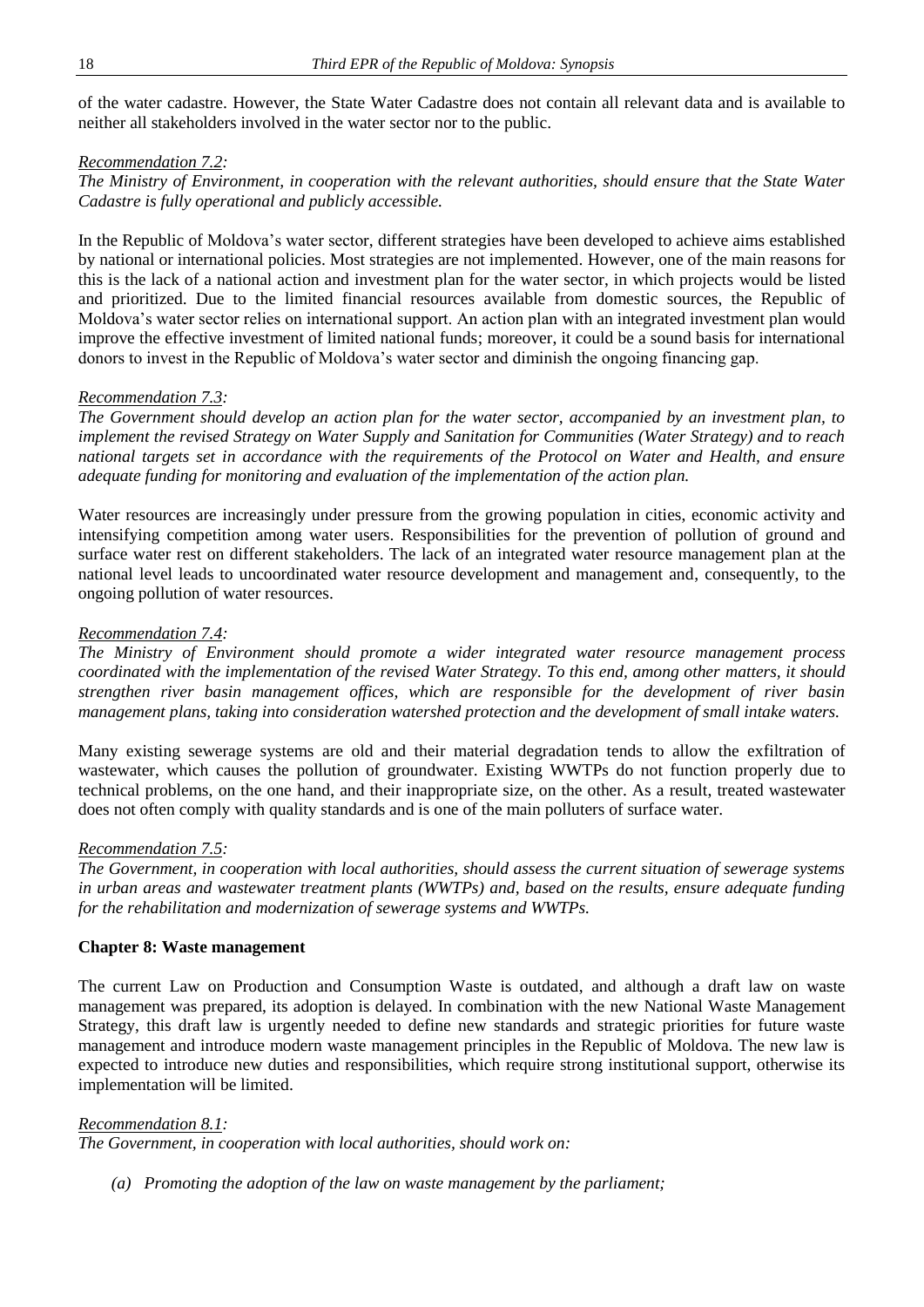- *(b) Developing the relevant secondary legislation to implement the internationally recognized waste management priorities and good practices;*
- *(c) Implementing the 2013 National Waste Management Strategy.*

#### *Recommendation 8.2:*

*Once the law on waste management has been adopted, the Government should strengthen the central national authority dealing with waste management, enabling it to support the implementation of the law and the National Waste Management Strategy.*

Although an efficient system of waste statistics has already been introduced, classification of waste is not in line with international practice, such as under the Basel Convention and EU norms, especially in the definition of hazardous properties of waste. The current system still uses four toxic waste classes which are not in accordance with international practice.

#### *Recommendation 8.3:*

*The Ministry of Environment, together with the National Bureau of Statistics, should implement waste classification based on the Basel Convention on the Control of Transboundary Movements of Hazardous Wastes and their Disposal, together with new reporting forms, taking into account the relevant EU waste classification.*

The private sector in waste management is developing, especially in collection and processing of secondary raw materials. However, cooperation between traditional municipal waste schemes and new private initiatives is not optimal. There is a space for benefiting from private activities by the creation of public–private partnerships in the modernization of waste management, especially in Chisinau.

#### *Recommendation 8.4:*

*The Government should secure funding for the implementation of the 2013 National Waste Management Strategy and investigate involvement of the private sector by forming public–private partnerships in waste management.*

Disposal of waste in the Republic of Moldova urgently needs improvement. The main problem is the lack of standards for operation and monitoring of disposal sites. This leads to weak governmental supervision of waste management. The basic tool for regulation of the operation of waste disposal sites is operating permits, but these are not used in the country.

In addition, the current temporary dumping of municipal waste at the site near the transfer station in the vicinity of Chisinau may result in severe environmental problems. Finding an appropriate, environmentally and socially acceptable solution to permanent safe disposal of waste generated by Chisinau should be a high priority of waste management in the Republic of Moldova.

#### *Recommendation 8.5:*

*The Ministry of Environment should introduce regulations for the operation and monitoring of waste disposal sites and introduce procedures for issuing permits for operation of disposal sites based on those regulations and EIA requirements.*

#### **Chapter 9: Biodiversity and protected areas**

Since 2007, the legal framework for nature conservation has been improved. Innovative international projects supported the development of regulations, allowed assessment of biodiversity and nature conservation management, and contributed directly to PA management and reforestation. However, ambitious goals are not fully supported by the regulatory framework and implementation remains behind targets. A lack of resources and capacity, together with weak intersectoral cooperation and institutional settings, certainly play a role in this.

Three main fields of recommendations can be outlined, all of particular importance if the Republic of Moldova intends to associate with EU standards and requirements: i) regular monitoring and research as an improvement on basic data; ii) optimizing and streamlining PA management and strengthening on-the-ground conservation actions; and iii) institutional reforms to improve policymaking for nature conservation.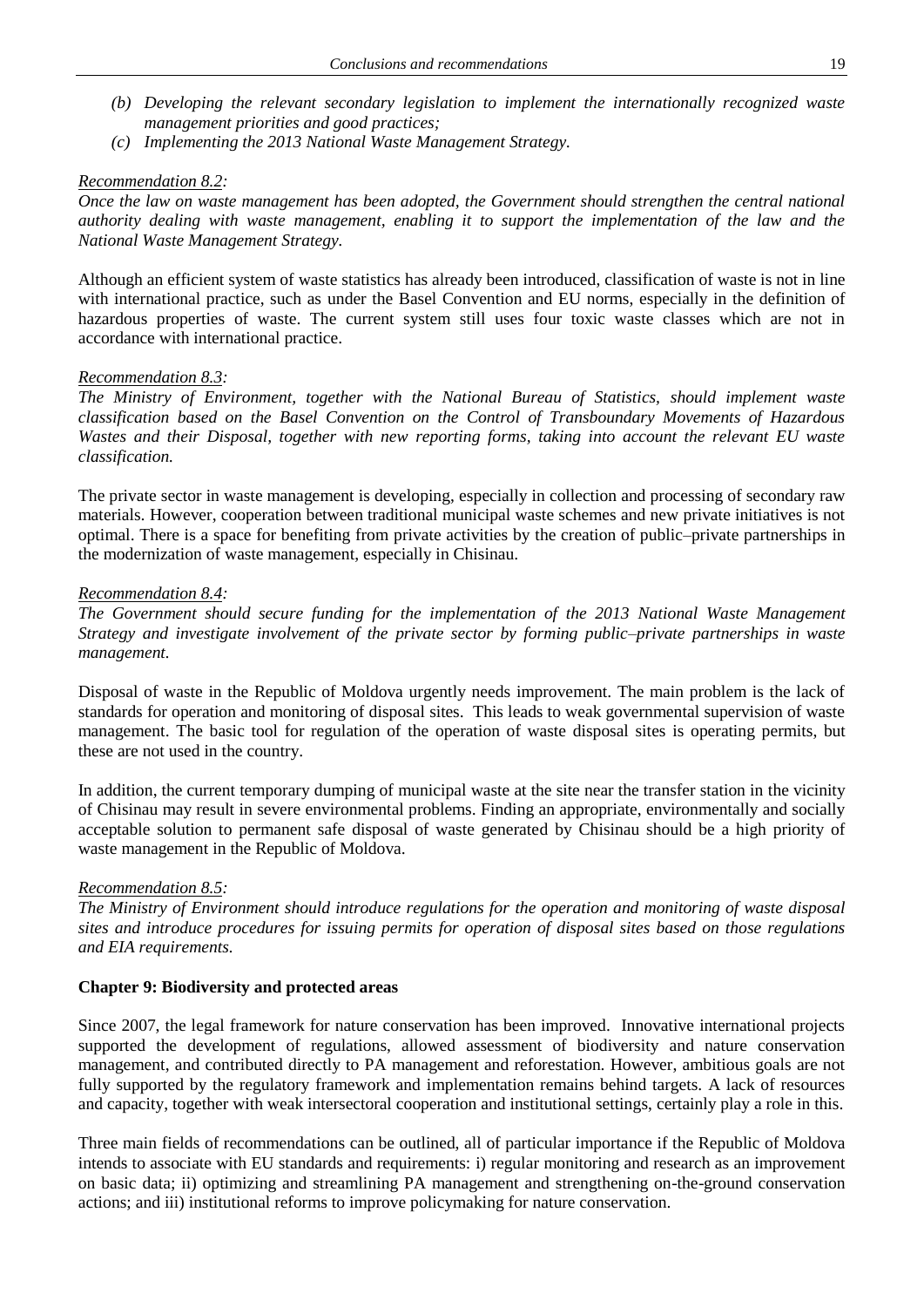All further conservation planning and design requires the updating and verification of available data. Reporting to the European Forest Survey in 2011, the Republic of Moldova could only provide less than 40 per cent of the required data. As new forest inventories are not yet implemented and updated nationwide (only scientific reserves are covered), new approaches such as ecosystem-based adaptation are, consequently, scarcely included in forestry management. A sound inventory should, further, form the basis for the development of the Republic of Moldova's forest to a potential natural stage.

#### *Recommendation 9.1:*

*The Agency "Moldsilva" should finalize without delay the updating of the national forest inventory as a basis for any forestry management decision to be taken.*

The Republic of Moldova has set itself ambitious and worthwhile targets in regard to PA establishment and management; once these are implemented, nature conservation will significantly improve. A real net increase in the size of PAs on the ground, to achieve the ecological integrity of conservation, is the ambition.

Yet the construction of a robust and financially sustainable system, including skilled personnel as well as infrastructure sufficient for the necessary management and visitor services, is urgently needed. In this regard, institutional reform is seen as advisable, including institutional sharing of resources and budgetary reforms between the Ministry of Environment and parallel institutions as well as subordinated entities such as the Agency "Moldsilva".

The need for the establishment of competent authority on PA management, placed either within the Department of Natural Resources and Biodiversity of the Ministry of Environment or within the Agency "Moldsilva", is advised, to adequately reflect areas of national importance (national parks and biosphere reserves, the latter of which do not yet exist) within the institutional setting but also to appropriately respond to international requirements. Not the most effective for in situ conservation, the existing PAs (e.g. steppe and wetland habitats) still await upgrading to achieve conservation targets.

#### *Recommendation 9.2:*

*The Ministry of Environment, in cooperation with the Agency "Moldsilva", should accelerate the preparation of the new law on protected areas in order to, in particular:*

- *(a) Harmonize national protected area categories with those of the International Union for the Conservation of Nature (IUCN);*
- *(b) Harmonize the management structure of protected areas in line with national conservation priorities and international standards;*
- *(c) Prioritize actions in regard to the extension of the protected areas network.*

Due to the fragmentation of habitats and intensive agricultural development of the Republic of Moldova, any spatial extension of conservation efforts on the ground needs to align with ongoing and future agricultural schemes and processes. Agro-environmental schemes have already been proposed for a long time, yet implementation still remains insufficient. With regard to the NEN, integrated spatial as well as landscape planning should become the core planning instrument, offering the chance for intersectoral cooperation and target-setting. In particular, wetlands, including riparian forest, offer good and much-needed chances for integrated restoration and utilization plans. Continuous degradation of hedges between agricultural fields hampers the migration of specific animal species.

#### *Recommendation 9.3:*

*The Ministry of Agriculture and Food Industry, in consultation with the Ministry of Environment, should mainstream species conservation into agricultural practices and develop a habitat restoration programme, which would cover, inter alia, restoration of hedges.*

Whereas many actions to foster biodiversity conservation have been initiated by governmental and nongovernmental institutions, the upcoming ecosystem change and response due to climate change is not yet well reflected. Linking a landscape approach to biodiversity protection, reflecting different climate change scenarios, and ecosystem-based adaptation strategies into national policies, is the next step for the development of national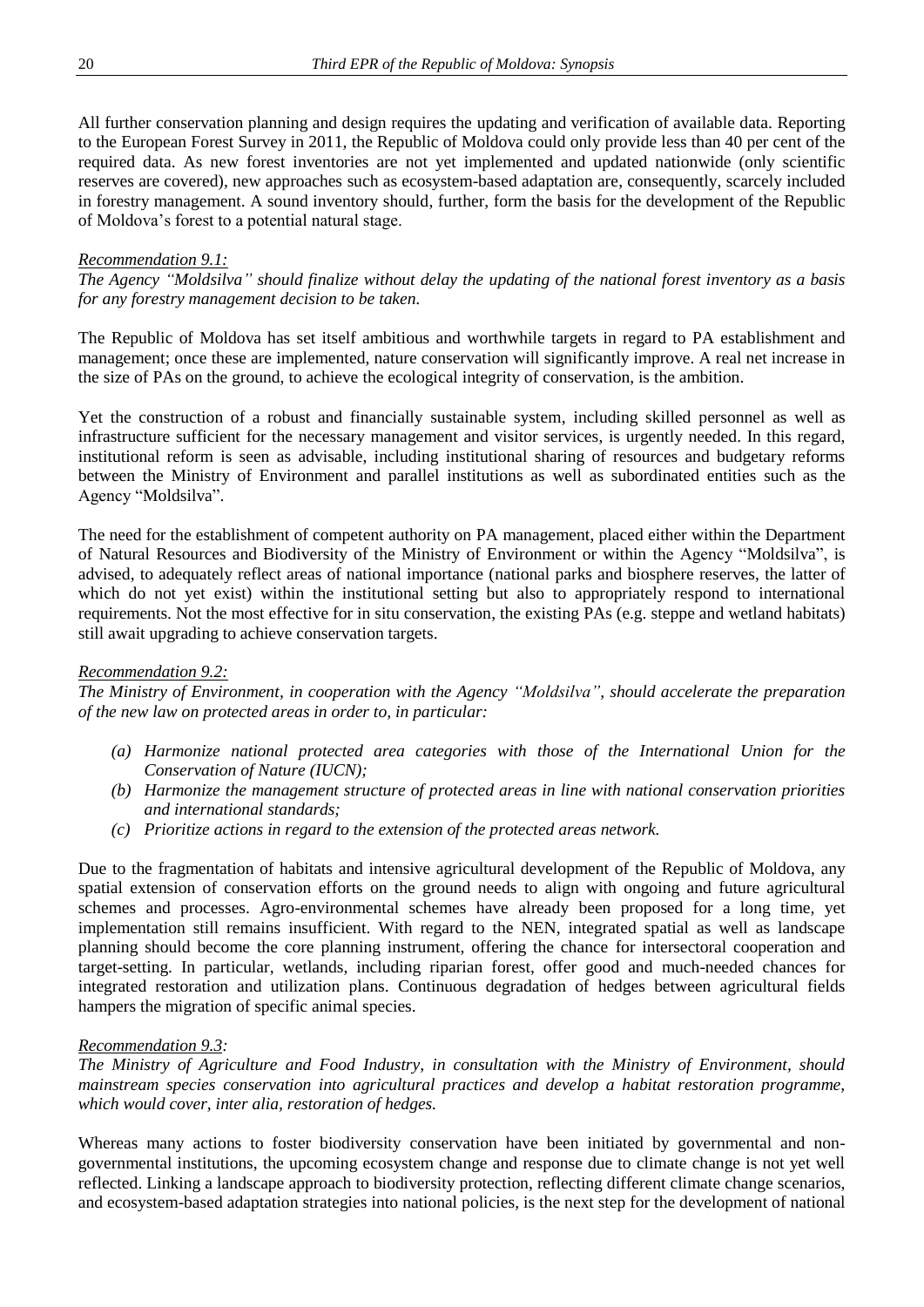environmental policies. Particularly for wetlands, development of ecosystem-based adaptation concepts provides a cost-effective, integrated and consolidated approach for ecosystem services such as water retention, purification and filtration, and species conservation, linking fragmented migrating corridors, as well as sustainable land use. The Man and Biosphere concept according to the Sevillia Strategy provides the appropriate framework in this regard, as does the Florence Convention on Landscape. For an intensively agriculturally used country such as the Republic of Moldova, the integration of ecosystem values into regional development planning will succeed in achieving improved biodiversity conservation.

#### *Recommendation 9.4:*

*The Ministry of Environment should:* 

- *(a) Include ecosystem-based adaptation in its draft national climate change adaptation strategy;*
- *(b) Finalize the preparation of the draft law on landscapes, based on the European Landscape Convention.*

#### **Chapter 10: Agriculture and environment**

The Republic of Moldova has adopted strategic documents aiming at achieving sustainable agriculture. Some of them were successfully implemented. However, this effort needs to be continued. Agricultural extension services and capacity-building activities, such as promotion of improved farming techniques and adaptation to climate change, lack sufficient funding.

#### *Recommendation 10.1: The Government should ensure:*

- *(a) Effective implementation of the strategies and programmes aiming at achieving sustainable agriculture, in particular soil conservation and rehabilitation, and control and abatement of pollutants from agriculture to surface waters and groundwater;*
- *(b) Sufficient financing and support structures for agricultural extension services and capacity-building, including promotion of improved farming techniques and adaptation to climate change.*

Until the adoption of the 2008 Code on Offences, the Republican State Inspection for Plant Protection was active in the supervision and control over enforcement of the legislation on plant protection. Since then, no other entity has been authorized with these tasks and the supervision and control over enforcement of the legislation on plant protection has been discontinued.

#### *Recommendation 10.2:*

*The Government should ensure that the National Agency for Food Safety enjoys full authority in the monitoring and enforcement of the legislation on plant protection.* 

The Republic of Moldova has made good progress in developing and adopting technical regulations and normative documents on soil protection, e.g. the 2008 Technical Regulation on Agricultural Soils Protection, and the 2008 Regulation on Content and Filling in of a Book of the History of a Field. However, neither regulation has ever been applied in practice. One of the main reasons is that no organization is empowered to implement and enforce the regulations.

#### *Recommendation 10.3:*

*The Ministry of Agriculture and Food Industry should ensure that an institution is designated and adequate capacity is provided for it to implement and enforce the technical regulations on soil protection.* 

There is a lack of data concerning the situation on GMOs in the Republic of Moldova, including registered genetically modified plant varieties that are permitted for growing in the country. However, some soy products produced in the country contain GM soy components. As the country would like to increase its export of agricultural products to the EU market, consumers must be assured that these products are GMO free – or not.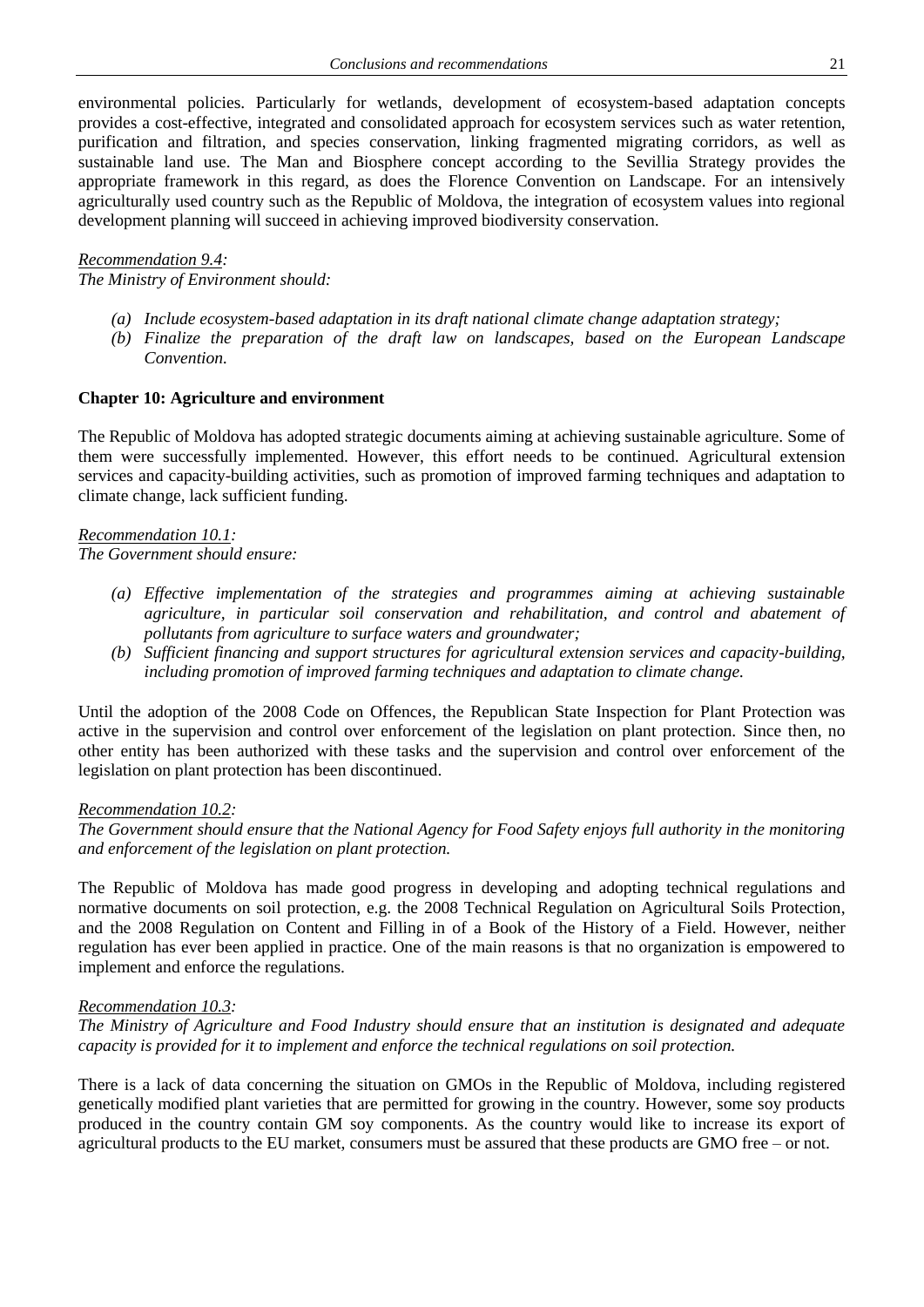#### *Recommendation 10.4:*

*The Ministry of Environment should prepare a law on genetically modified organisms (GMOs), which will, in particular, ensure that:*

- *(a) Information concerning the situation on GMOs is regularly collected for use in decision-making;*
- *(b) Agricultural products produced in the country are tested for GMO content and consumers are fully informed of the results.*

The Republic of Moldova lacks countrywide data on environmentally sound agricultural practices, such as crop rotation. Despite some studies having been conducted, there is no evidence that this agricultural practice is widely applied. New owners of agricultural lands tend to cultivate steep slopes and reduce crop rotation, thus indirectly contributing to soil erosion. Insufficient crop rotation was recognized as one of the main causes of land degradation in the Republic of Moldova. At the same time, experimental data showed the high role of crop rotation in yield formation and reconfirmed the influence of different crop rotations and fertilization on soil erosion and fertility.

#### *Recommendation 10.5:*

*The Government should ensure that data on environmentally sound agricultural practices are collected and analyzed by the Ministry of Agriculture and Food Industry and the National Bureau of Statistics.*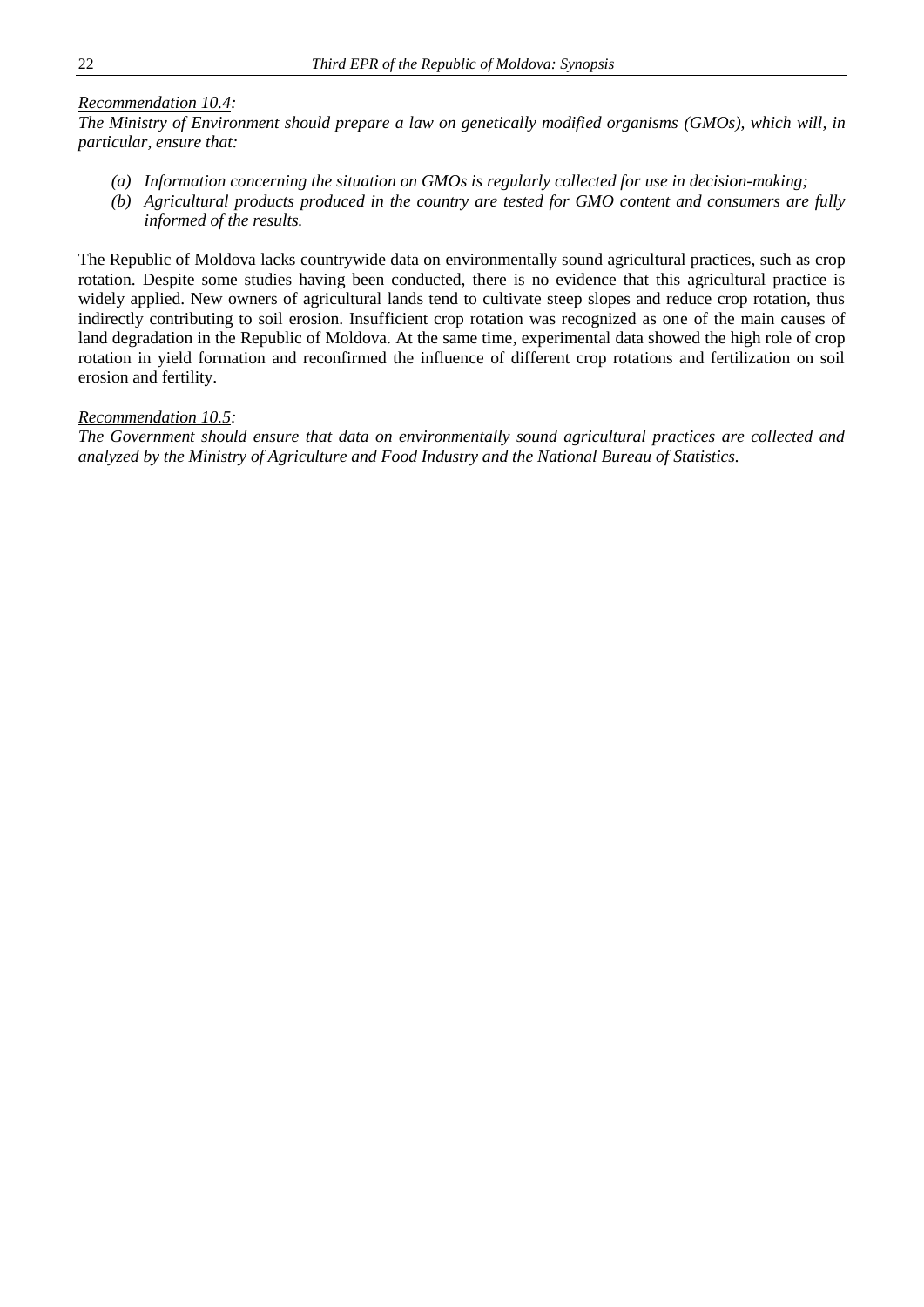# *IMPLEMENTATION OF THE RECOMMENDATIONS IN THE SECOND REVIEW<sup>1</sup>*

#### **Chapter 1: LEGAL AND POLICY-MAKING FRAMEWORK**

#### *Recommendation 1.1:*

*Following the 2005 EU-Moldova Action Plan, the Government should acknowledge environmental protection of natural resources as a national priority. For this purpose, it should strengthen the capacity of the environmental authorities and their bodies at national, territorial and local level, so that they are able to perform their functions and adequately respond to environmental priorities expressed in the policy papers. To facilitate the convergence to the EU environmental legislation, a new legal EU harmonization department should be established.*

The recommendation was implemented. The Department for Water Management's divisions of European Integration and External Relations, and Management of Waste and Chemical Substances, were created in the Ministry of Environment. In addition, two agencies – "Apele Moldovei" and Fisheries Service – were subordinated to the Ministry.

#### *Recommendation 1.2:*

*The Government should strengthen the Ministry of Ecology and Natural Resources to ensure that it fulfils main functions such as implementing international environmental commitments and collecting, managing and disseminating environmental information including the annual State of the Environment report and other reports.*

The recommendation was implemented. New competences of the Ministry of Environment were set in the 2009 GD No. 847 approving the Regulation regarding the establishment and operation of the Ministry of Environment, its structure and central staff numbers. The Ministry's staff increased from 33 to 51. National focal points were appointed to coordinate the implementation of multilateral environmental agreements (MEAs), and seven units were established to carry out activities in the framework of selected MEAs. The units are autonomous and are not incorporated in the institutional structure, even if some of them were created by ministerial order.

#### *Recommendation 1.3:*

*The Ministry of Ecology and Natural Resources should use new approaches in the development of environmental legislation, including convergence with key pieces and approaches to EU framework legislation, and identify ways of overcoming the gaps between strictly single-media oriented environmental laws. It should develop guidance documentation, best practice notes or other information on appropriate working methods.*

The recommendation was implemented. The Government is continuing to prioritize reforms towards alignment with EU standards and values, e.g. the proposed new environmental strategy for 2013–2022, and draft laws on environmental protection, EIA and waste follow relevant EU directives.

See also Recommendation 2.1.

#### *Recommendation 1.4:*

 $\overline{a}$ 

*The Government should ensure the effective functioning of the National Council of Sustainable Development and Poverty Reduction by including the Ministry of Ecology and Natural Resources as a member of this Council in order to improve integration of environmental considerations into other policy sectors, mainly agriculture, energy, industry, regional development and transport.*

 $<sup>1</sup>$  The second review of the Republic of Moldova was carried out in 2005. During the third review, progress in the implementation of the</sup> recommendations in the second review was assessed by the EPR Team based on information provided by the country.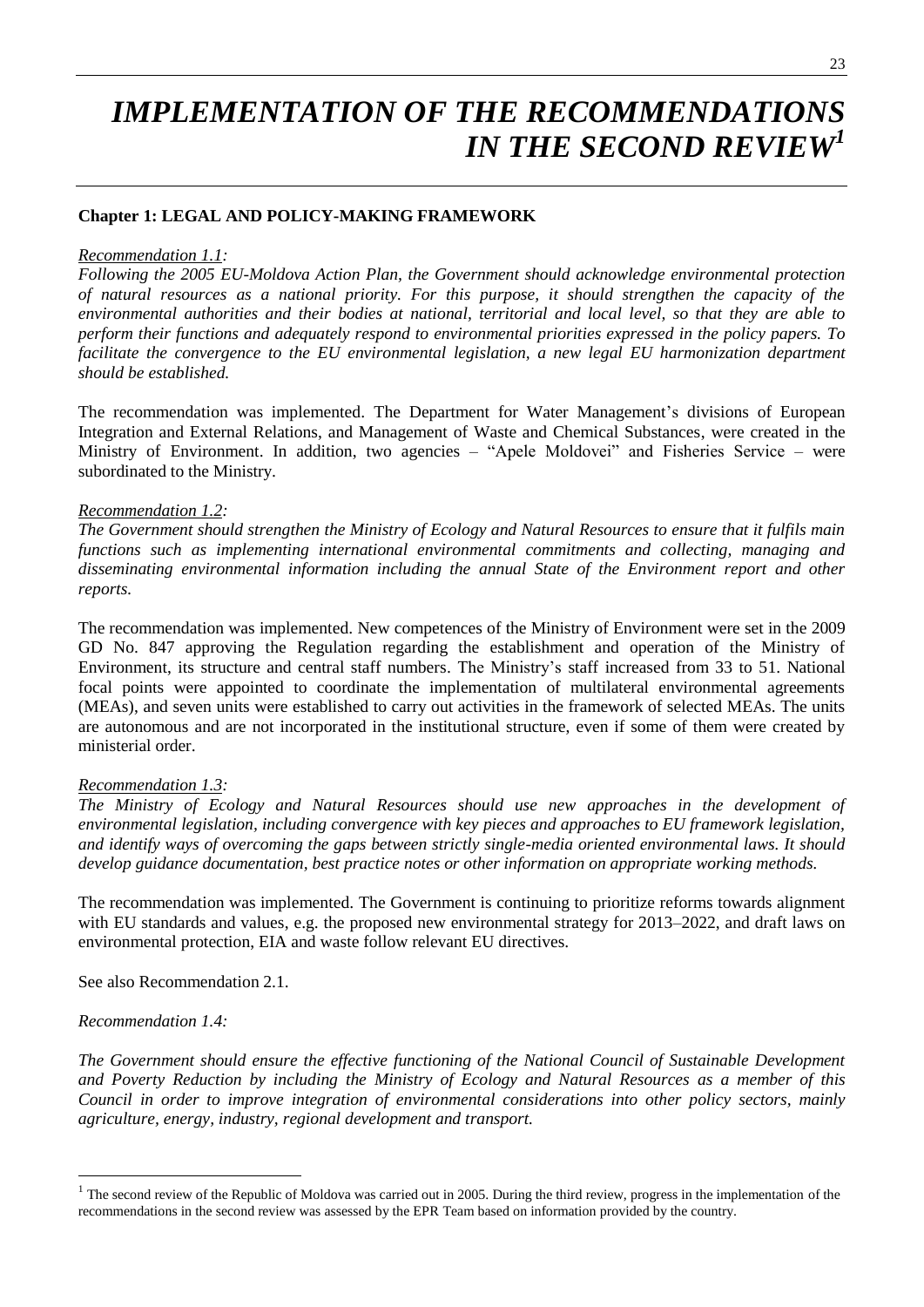The recommendation was not implemented. Despite formally functioning until 2008, the National Council of Sustainable Development and Poverty Reduction failed to have any meaningful impact on the development programmes and to properly monitor the implementation of the country's strategies. Due to the extended political crisis, the Council has not been active since 2009.

While many national and sectoral development strategies have been developed, sustainable development principles and targets were reflected in them only partially in an integrated and consistent manner.

## **Chapter 2: COMPLIANCE AND ENFORCEMENT MECHANISMS**

#### *Recommendation 2.1:*

*The Ministry of Ecology and Natural Resources should in the short term:*

- *Draft legislation and necessary by-laws to introduce an integrated permitting system for installations having significant impact on the environment, following the approach of the EU IPPC Directive as a benchmark;*
- *Ensure that self-monitoring requirements for enterprises are included in the permits; and*
- *Institute a simplified permitting scheme for other installations.*

The implementation of this recommendation is ongoing. A new law on environmental protection based on the principles of EU Directive 2010/75/EC (Industrial Emissions Directive) has been drafted that addresses this recommendation. However, the law is still not adopted. Self-monitoring requirements are still not included in the permits.

#### *Recommendation 2.2:*

*Building on actual partial compliance with the EU Minimum Criteria for Environmental Inspection, the Ministry of Ecology and Natural Resources should:*

- *Improve the operational and human resources management of the State Ecological Inspectorate, including staff training, and upgrade its technical capabilities;*
- *Streamline the instruments used to achieve compliance and enforcement. A first step would be to identify particular groups of the regulated community and their impact on ambient environment conditions. Further priorities should then be set among the most problematic geographic areas and the most polluting installations, and enforcement tools selected that will effect the most appropriate enforcement response; and*
- *Improve the existing set of indicators, which currently falls short of measuring both environmental improvements (e.g., pollution reduction amounts) and enforcement results (e.g., compliance rates and timeliness of compliance actions), so that the effectiveness of enforcement can be assessed more accurately.*

The recommendation has been partly implemented. During the period 2007–2010, 57 training events were organized, in which 493 environmental inspectors participated. The analytical laboratory of the State Ecological Inspectorate was strengthened from both a technical and methodological viewpoint. An accreditation system for analytical laboratories was established. For rapid response, there is a plan to acquire four mobile laboratories for regional inspectorates. Industries were ranked according to their impact on air quality (2010 Ministerial Order No. 110 of the Ministry of Environment). However, the part of the recommendation to assess the effectiveness of enforcement by improving indicators, which allow measuring both environmental improvements and enforcement results, has not been implemented.

#### *Recommendation 2.3:*

*The Ministry of Ecology and Natural Resources should improve the use of the three existing environmental assessment instruments (SEE, EIA and PEE) by linking them closer to the principles to EU EIA Directive and to other compliance assurance mechanisms and increasing public involvement in environmental assessment decisions.*

The term "strategic environmental impact assessment" (SEA) does not yet exist in the national legislation. However, the 1996 Law on Ecological Expertise and Environmental Impact Assessment (last amended in 2011) requires the assessment of the environmental impacts of programmes, plans, schemes, strategies and concepts, which is common international practice of SEA. The Law does not incorporate provisions on such procedures as deciding when and which plans or programmes require SEA.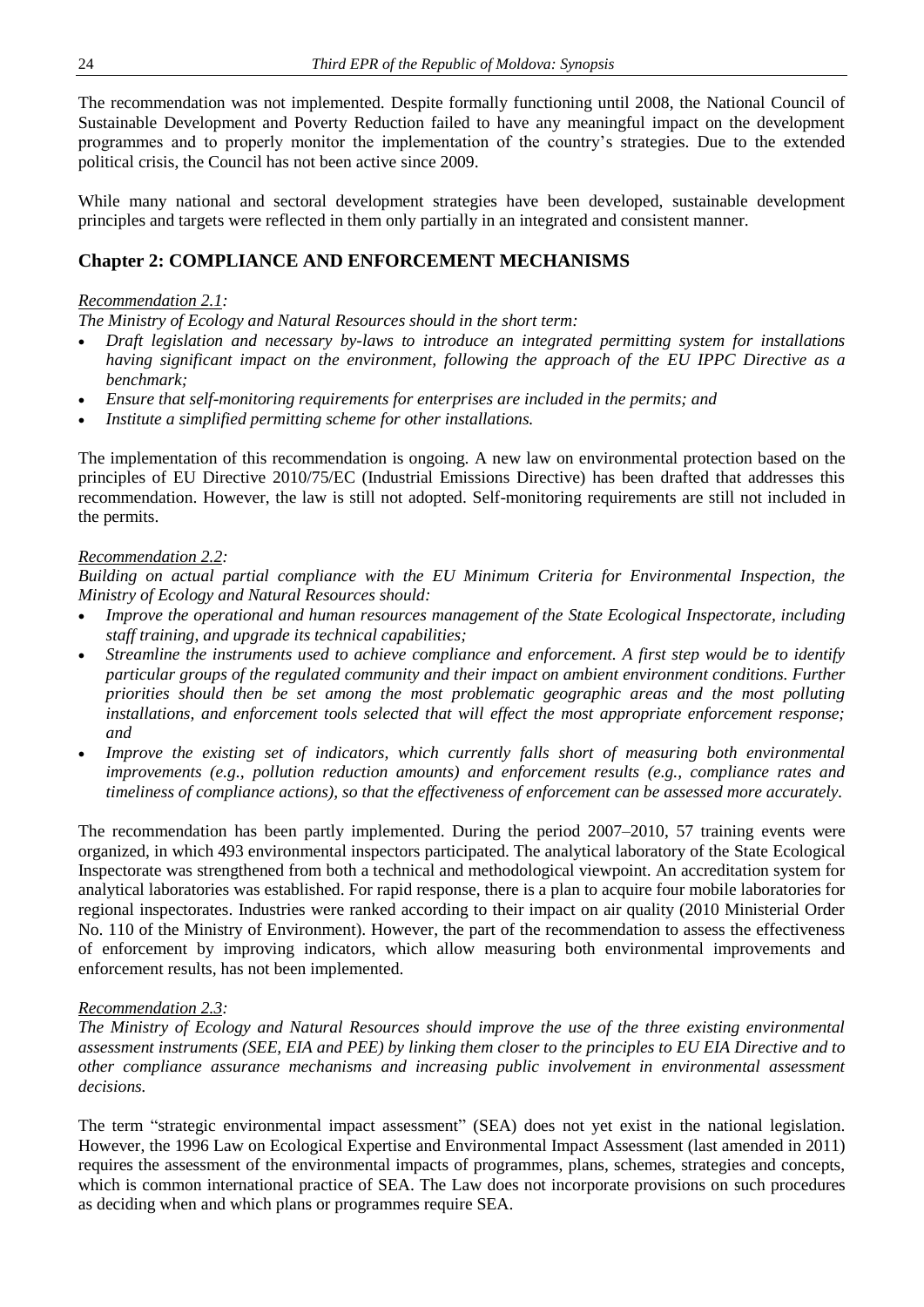#### *Recommendation 2.4:*

*The Government should propose and submit for legislative approval important changes in the application of sanctions against environmental violators by:*

- *Allowing administrative imposition of fines;*
- *Increasing the level of fines and indexing them to inflation;*
- *Making managers responsible for infringements; and*
- *Introducing environmental damage assessment based on actual remediation costs.*

The recommendation on increasing the level of administrative fines has been implemented in practice. The level of fines is periodically raised and the relevant legislation reviewed. The total amount of fines imposed has been raised 14 times during the period 2005–2012. The introduction of environmental damage assessment based on actual remediation costs still needs to be implemented.

## **Chapter 3: INFORMATION, PUBLIC PARTICIPATION AND EDUCATION**

#### *Recommendation 3.1:*

*The Ministry of Ecology and Natural Resources, jointly with the Ministry of Health and Social Protection and in cooperation with the Department of Standardization and Metrology, should review the national monitoring parameters and environmental quality standards:*

*(a) To limit substantially the number of regulated parameters by making the remaining ones consistent with international standards and guidelines;*

*(b) To introduce additional parameters and standards monitoring that are required by multilateral environmental agreements and EU environmental directives, and to set time schedules for phasing in those new parameters and standards that could not be introduced immediately; and*

*(c) To focus on a core set of parameters and standards when planning the upgrading of monitoring stations, equipment and devices, and analytical laboratories including relevant staff retraining.* (See also recommendation 1.3)

The recommendation has been partly implemented. There is progress in the gradual compliance with international, and especially EU, standards. This refers in particular to water quality standards, where the 2011 Law No. 272 on Water and implementing regulations, soon to be in place, are helping align the monitoring requirements and corresponding parameters to the EU legislation. For air, less progress is recorded but international projects implemented in recent years were focusing on the revision of the current air quality standards.

The number of parameters monitored has been reduced and, gradually, new parameters in line with EU and international requirements have been introduced. Modern equipment for monitoring and analysis was provided to some institutions to ensure that additional parameters can be monitored and reported. This situation is uneven across the environmental institutional spectrum, some institutions still facing big challenges in performing basic monitoring and reporting activities. As a result, the quality of the information collected remains questionable and not reliable.

#### *Recommendation 3.2:*

*The Ministry of Ecology and Natural Resources, in cooperation with the Ministry of Health and Social Protection, the Ministry of Agriculture and Food Industry, the National Bureau of Statistics, the Agency for Forestry "Moldsilva", the State Water Concern "Apele Moldovei", the Agency for Geology "AGeoM" and other institutions concerned, should review the achievements and failures in the implementation of the 1998 Regulation on Establishing of an Integrated Environmental Monitoring System. On the basis of this review they should prepare a decree for Government adoption for the establishment of an institutional structure for interministerial coordination on environmental monitoring and information. The proposal should envisage, among other things:*

*a) A leading role for the Ministry of Ecology and Natural Resources in this institutional structure together with operational support by a monitoring centre to be established by the Ministry on the basis of its existing observation and information units and additional resources, as appropriate; and*

*b) The preparation by this institutional structure, taking into account environmental monitoring and information provisions in various national strategies and programmes and international commitments, of a*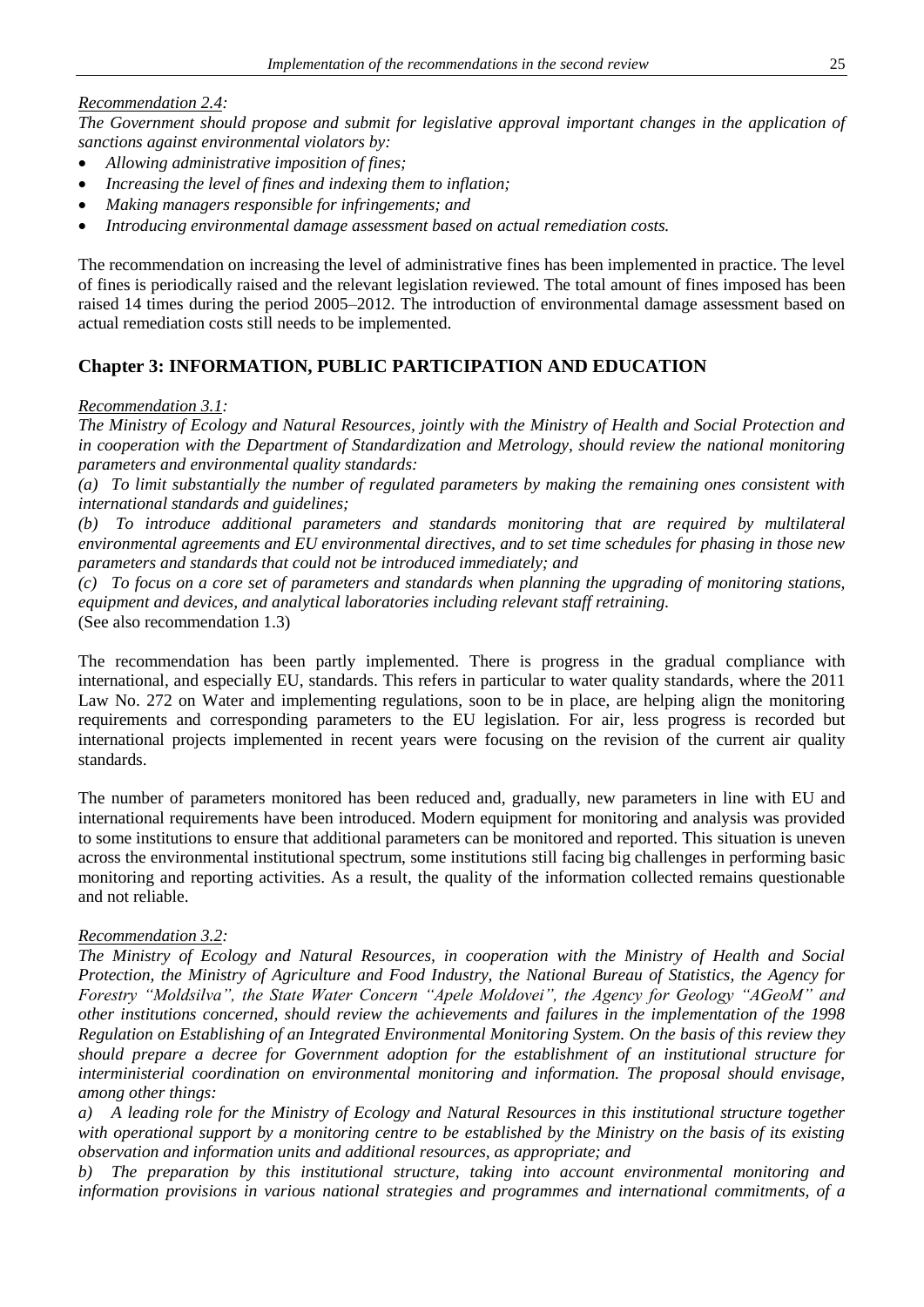*time-bound and consistent set of practical actions aimed at expanding observation networks and the number of parameters measured; improving data collection and exchange; harmonizing reporting with international requirements; and facilitating public access to environmental information.* 

The recommendation has not been implemented. An integrated monitoring system is not in place in the country. The draft environmental protection law envisages the establishment of such a system alongside the development of an environmental integrated information system. The draft law proposes to establish an agency for environmental protection (EPA), operating under the Ministry of Environment. The draft law was expected to be adopted in 2013; moreover, implementing regulations foreseen in its framework have to be elaborated if the draft law is adopted.

At present, most environment-related institutions have their own database of environmental information and there is no regulated sharing/exchange mechanisms between them. Only aggregated data are provided to the Ministry of Environment, upon request or at regular intervals in relation to various reporting obligations. A SEIS at the country level does not exist. The Ministry of Environment does not have an overview of all environmental data available in the country, their location and/or their quality. The draft environmental protection law contains provisions for the establishment of an integrated environmental information system at the country level coordinated by an EPA – also to be established (see Recommendation 2).

#### *Recommendation 3.3:*

*The Ministry of Ecology and Natural Resources, in cooperation with the National Bureau of Statistics, the Agency for Forestry "Moldsilva", the State Water Concern "Apele Moldovei", the Agency for Geology "AGeoM", should re-assess the effectiveness of their environmental reporting policies to ensure the publication and uploading onto the Internet of environmental information collected by these institutions, and to make them publicly accessible through Internet, free of charge on a regular basis and in a user-friendly form.*

The implementation of this recommendation is ongoing. Access to environmental information has increased considerably over recent years. Most of the environment-related institutions have comprehensive websites and update them regularly. Relevant reports and other publications, legislation and information on projects are available for the public in the national language, free of charge.

A governmental decision of 2010 on e-government boosted considerably the use of modern technology in facilitating public access to environmental information, leading also to the establishment of the Open Data Portal of Moldova in 2011. Since then, the portal has grown continuously and new data sets are regularly added to it.

#### *Recommendation 3.4:*

*To further improve the participation of public in environmental decision-making, the Ministry of Ecology and Natural Resources should initiate:*

- *Implementing fully the 2000 governmental Regulation on Public Participation in the Elaboration and Adoption of Environmental Decisions;*
- *Supplementing the Law on Environmental Protection with including relevant detailed provisions on public participation in environmental permitting, environmental standards setting, and development of laws, regulations, strategies, plans and programmes affecting the environment, taking into account provisions of the applicable multilateral environmental agreements; and*
- *Including civil society representatives into governmental commissions or committees on environmental policy and sustainable development.*

The implementation of this recommendation is ongoing. The legal environment for civil society organizations (CSOs) in the country has considerably improved in recent years. The current legal framework provides for CSOs to freely establish and operate, as well as engage with the government and other stakeholders to achieve their goals. The 2008 Law No. 239 on Transparency of Decision Making determines the requirements to ensure transparency in decision-making by central government and local authorities, and other public authorities, and regulates the relations between the public authorities and stakeholders with the purpose of ensuring participation in decision-making. In December 2008, the parliament passed the Civil Society Development Strategy for 2008–2011. Establishment of the National Participation Council should be mentioned among recent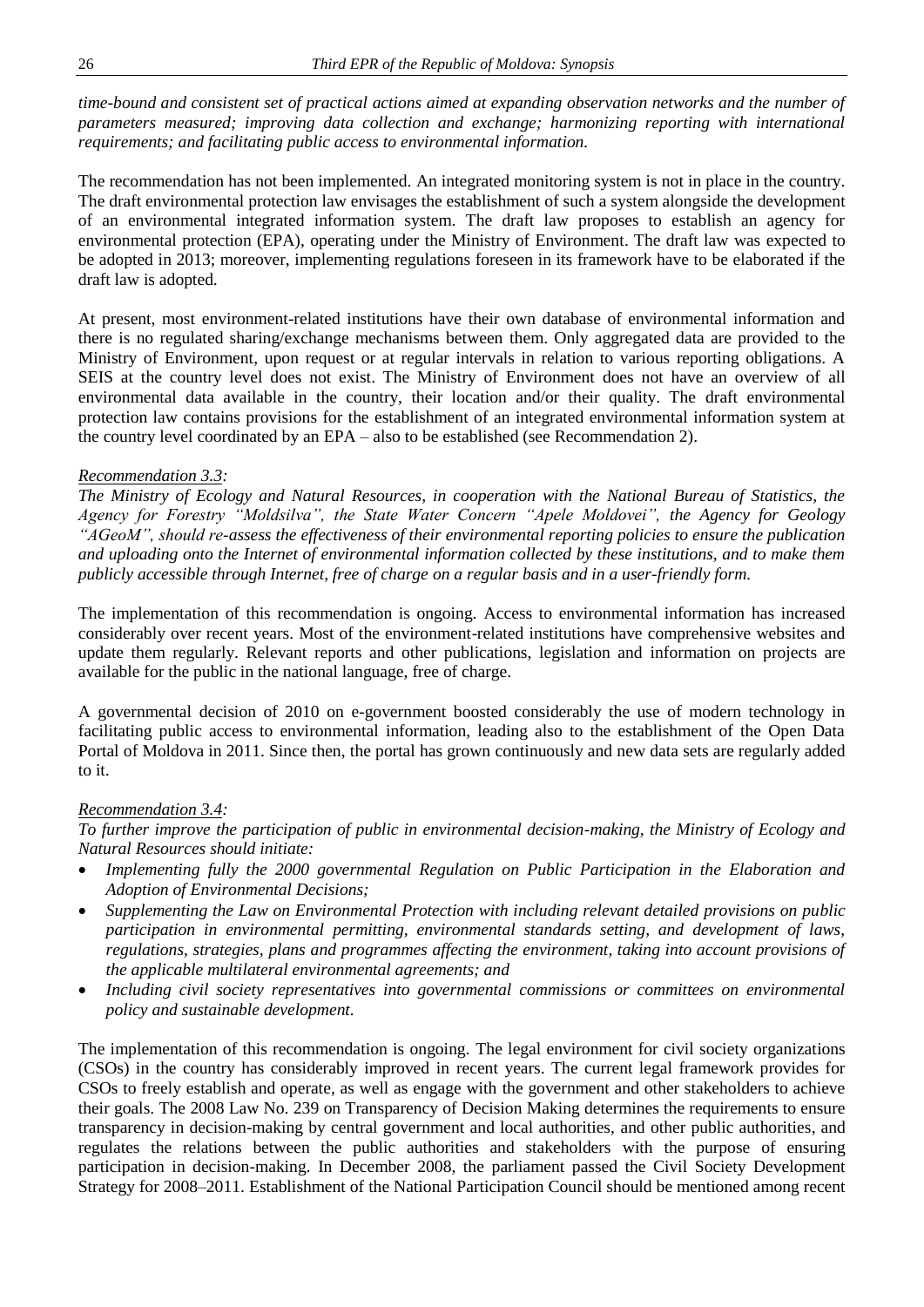initiatives. The Council was established in February 2010 as an advisory and liaison body between the government, civil society and the private sector.

#### *Recommendation 3.5:*

*The Ministry of Education, Youth and Sports, in cooperation with the Ministry of Ecology and Natural Resources and other stakeholders concerned, including NGOs and the mass media, should consider the establishment of a council on education for sustainable development. This body should help promote and facilitate the implementation, at the national level, of the UNECE Strategy for Education for Sustainable Development, paying particular attention to non-formal and informal education of adults (including education on citizen rights) and to the training of policy-makers and judges.*

The recommendation has not been implemented. A council on ESD does not exist in the country. A working group was set up in 2006 to consider this recommendation and after one year of discussion the group's activities were discontinued. Currently, there is no indication of possible plans concerning the reopening of discussions between the Ministry of Environment and Ministry of Education for the development of a national strategy for sustainable development.

# **Chapter 4: INTERNATIONAL AGREEMENTS AND COMMITMENTS**

#### *Recommendation 4.1:*

*In order to improve implementation of the ratified international agreements, the Ministry of Ecology and Natural Resources should:*

*• Establish clear mandates to the Working Groups for agreement implementation, coordinate their work and report about their results to the Government;*

*• Strengthen synergies between relevant Working Groups and avoid duplications of activities developed under the agreements; and* 

*• Seek resources necessary to fulfill obligations under these agreements by all means including organizing donors' meetings.*

The recommendation has been implemented. The former Ministry of Ecology and Natural Resources issued orders to establish working groups for each of the multilateral environmental agreements (MEAs) to which the Republic of Moldova is a party. The composition of the working groups should be interministerial and reflect the areas of work of a given MEA. In fact, this is the case for only some of the MEAs. Working group members are representatives of the Ministry. One of the reasons for this could be that the order establishing the working groups is a document of the Ministry and is not mandatory for other authorities, and the availability of representatives of other authorities to participate often depends on personal circumstances. The order does not regulate when and how often the working groups should meet. This is decided on an ad hoc basis and varies in practice from MEA to MEA. Some working groups meet regularly to discuss and coordinate activities, whereas others only meet when the text of new legislation needs to be laid down and, in these cases, often the full membership does not meet.

When the focal point for a given MEA is not a representative of the Ministry of Ecology and Natural Resources (but, rather, one of its subordinated institutions), it often happens that the working group member representing the Ministry does not take part in the meetings. Thus, the Ministry's role of coordinating the actions of the working group with national policies is weakened. The non-participation of the Ministry representative is often due to lack of capacity in the Ministry, rather than non-willingness to participate.

Cooperation and coordination between the different working groups is left to personal initiative, since there is no framework within which to share information and experiences.

#### *Recommendation 4.2:*

*The Ministry of Ecology and Natural Resources should analyze the results of implementation of environmental bilateral and multilateral agreements and other forms of bilateral and multilateral cooperation. Based on this analysis, it should identify the priorities for cooperation and concentrate its resources on them. It should*  integrate this analysis into its annual report on cooperation with international organizations to the Ministry of *Foreign Affairs and European Integration.*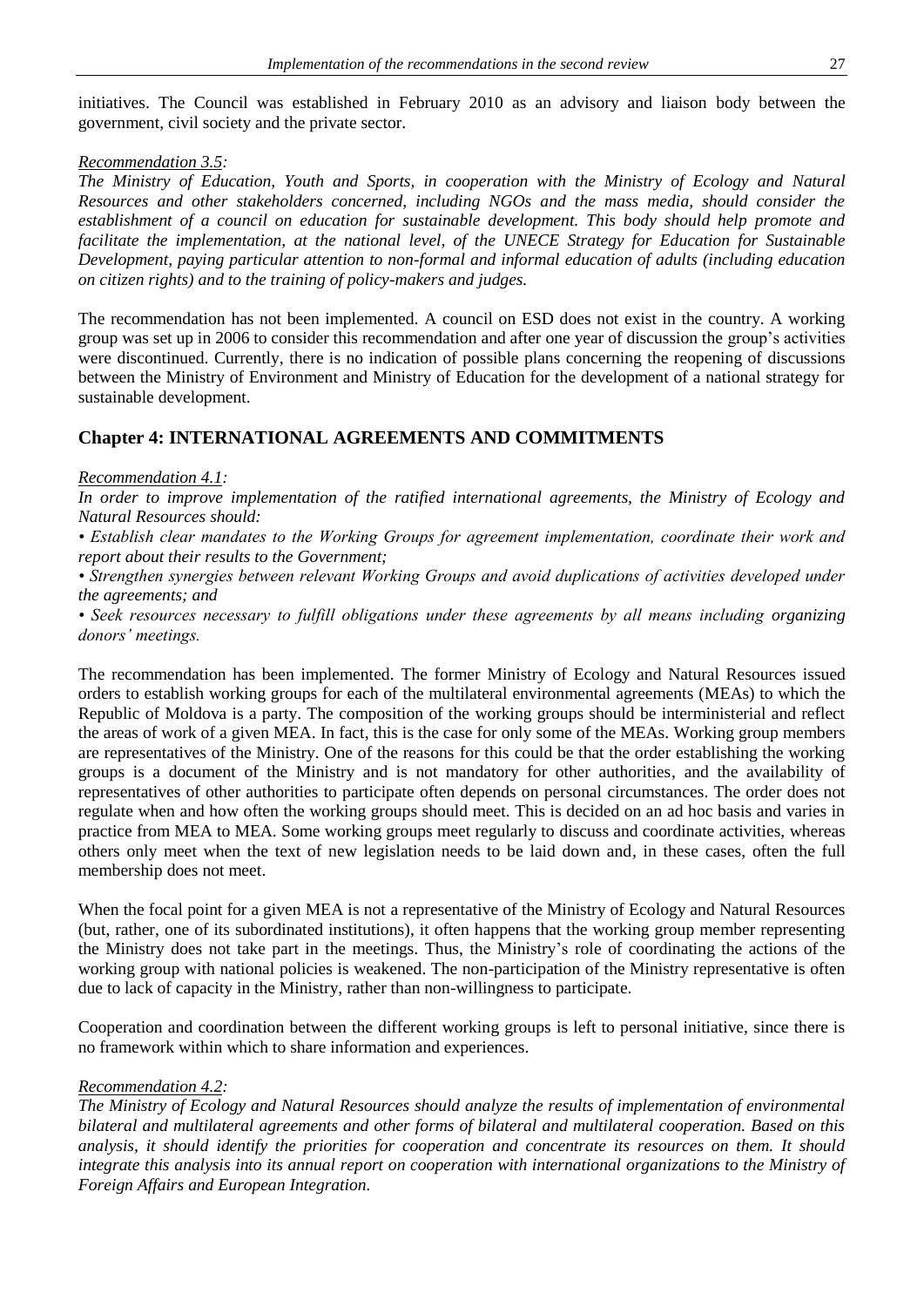The implementation of the recommendation is ongoing. A 2010 Government Decision establishes a coordinating mechanism for support emanating from international cooperation. The State Chancellery is in charge of coordinating activities with the international community. However, according to the Decision, several aspects and projects of international cooperation may not fall under this regime and would therefore be left without a coordinating mechanism.

At the beginning of 2013, the new structure within the State Chancellery, aiming at linking national priorities to international cooperation, was made operational. It is not yet possible to assess the effectiveness of the new structure.

## **Chapter 5: ECONOMIC INSTRUMENTS AND ENVIRONMENTAL FUNDS**

#### *Recommendation 5.1:*

*The Ministry of Finance in cooperation with the Ministry of Economy and Trade, and the Ministry of Ecology and Natural Resources, should assure the realization of the Republic of Moldova's Millennium Development Goals objectives pertaining to sustainable development. The environment should be made a priority area in both the Government's medium-term budget framework and related annual budgets to assure financing of the key environmental actions specified in the national Economic Growth and Poverty Reduction Strategy Paper.* 

The implementation of the recommendation is ongoing. Progress in achieving MDG7 has been uneven reflecting, notably, the lack of financial resources. Progress concerning the target of increasing the area covered by forests has been slow, and the target is likely to be missed. The target of increasing the share of protected areas was already achieved in 2007. Progress concerning the target of enhancing access to water and sanitation infrastructure has been slow. This holds, notably, for access to sanitation services in rural areas. The latter target will likely not be achieved. Another important area of concern is waste management.

#### *Recommendation 5.2:*

*The Ministry of Finance and the Ministry of Ecology and Natural Resources should increase the "ad quantum" excise tax rates on petrol and diesel while differentiating them according to environmental characteristics with the objective to significantly increase the price of diesel versus petrol to reflect its environmental impact. At the same time, they should phase out the "ad valorem" excises on imported fuel.* 

The implementation of the recommendation is ongoing. There have been considerable increases in specific (i.e. *ad quantum)* excise rates, which have contributed to the upward trend in prices of motor fuels. The excise on imported fuel (a pollution tax) still exists, but the tax rate has not been changed.

#### *Recommendation 5.3:*

*The Ministry of Ecology and Natural Resources and the Ministry of Finance should streamline the system of pollution charges, introducing a small number (less than ten) on measurable priority pollutants and eliminating all other charges. It should set the rates of the new charges at levels that will influence the polluters' behaviour significantly.*

This recommendation has not been implemented. There have been no significant changes made to the system of pollution charges.

# **Chapter 6: EXPENDITURES FOR ENVIRONMENTAL PROTECTION**

#### *Recommendation 6.1:*

*The Ministry of Ecology and Natural Resources should identify the priority environmental issues among the already approved national strategies, programmes and action plans. These issues should be consistent with the relevant priorities of the 2004-2006 Economic Growth and Poverty Reduction Strategy Paper, the EECCA Environmental Partnership Strategy and the EU-Moldova Action. The Ministry should set clear measurable targets with related actions for their realization and provide justification of necessary financial resources. The Ministry, in cooperation with other relevant ministries and other governmental agencies, should identify sources of financing that may include the State budget, the National Environmental Fund and external funding by development partners.*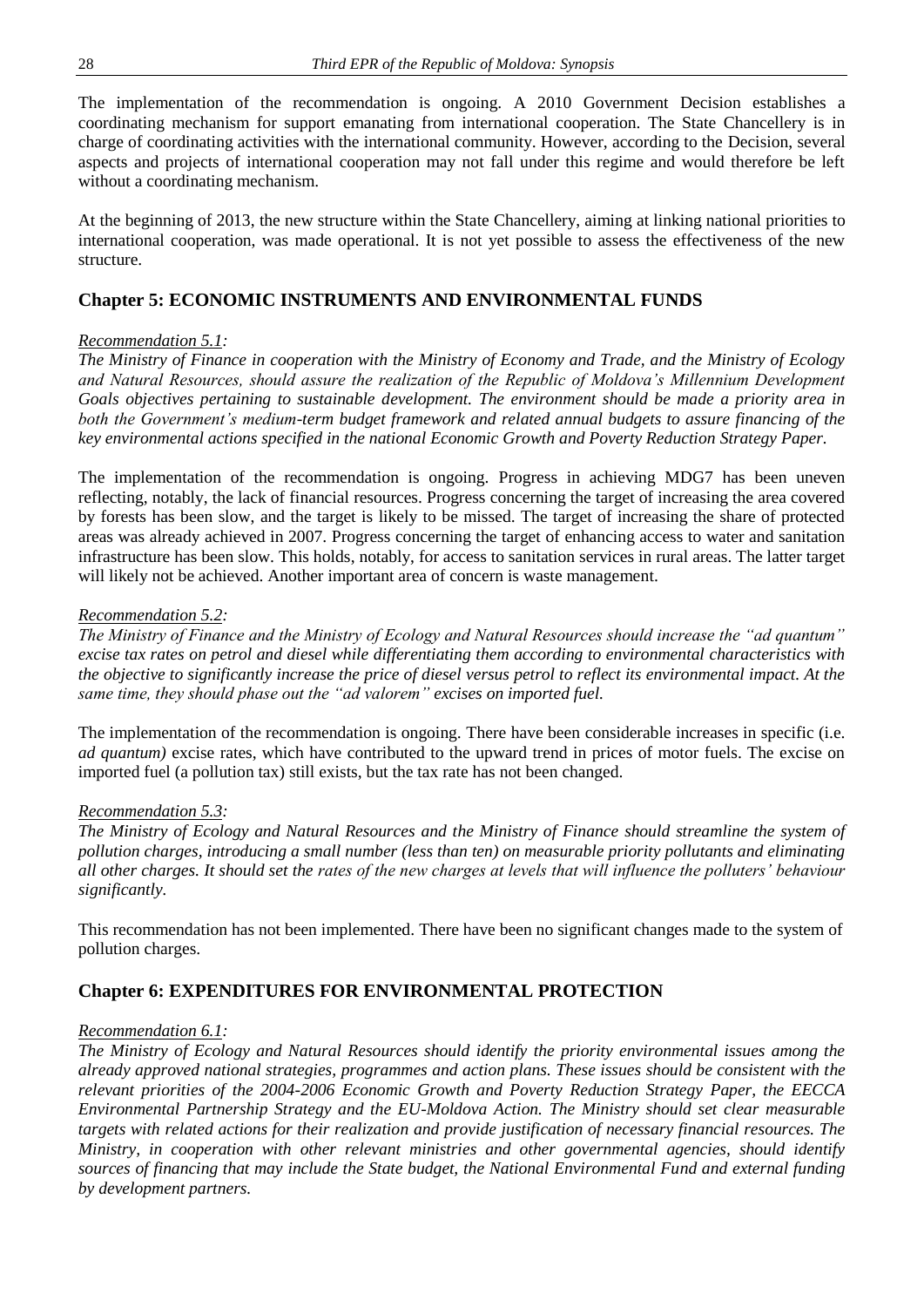This recommendation has been implemented. The main source of domestic environmental expenditures is the National Environmental Fund (NEF). Available resources have significantly increased since 2008 (due to a newly established product charge), but the overall size of resources is still small relative to the environmental problems in the country. The newly established National Fund for Regional Development also supports environment-related projects. Reliance on foreign assistance remains considerable.

#### *Recommendation 6.2:*

*The Ministry of Ecology and Natural Resources should restructure the management of the National and Local Environmental Funds in line with the recommendations of the 2002 Performance Review of the funds. In particular:*

- *The capacity of the secretariats of the funds should be expanded to assure proper assessment of the project proposals and evaluation of the quality of implemented projects. The expanded secretariats should be funded from the revenues of the funds.*
- *The Administrative Councils of the environmental funds should set guidelines for appraisal of project proposals, ranking in accordance with priority and expected environmental benefits. The Administrative Councils should ensure that the funds' available resources are utilized to the maximum possible extent, and that annual expenditures of the funds are equal or close to annual revenues; and*
- *The Ministry should consider introducing best practices of the Moldova Social Investment Fund into the management of the National and Local Environmental Funds and into the procedure of selecting projects for funding.*
- *The Administrative Councils of the environmental funds should increase the capacity of the National Environmental Fund to prepare project proposals for external funding, coordinate fundraising activities, and monitor project implementation.*

This recommendation has been implemented. The human resources of the National Environmental Fund (NEF) have been strengthened (by an additional five staff), but there are still concerns about the performance of the NEF as regards issues of procedures and managerial capacities, project cycle management, accountability and resource management.

Although the aggregate expenditures by the local environmental funds are much more limited than those of the NEF (on average, each of the 36 local funds spent some 111,000 lei (€7,325) per annum during 2010–2012), nonetheless, they do have sufficient capacity to ensure proper assessment of project proposals and evaluation of the quality of implemented projects.

#### *Recommendation 6.3:*

*The National Bureau of Statistics, in cooperation with the Ministry of Ecology and Natural Resources and other relevant governmental agencies, should review the current system and methodology of defining and accounting*  for environmentally related expenditures in the context of best international practices. The improved *accountability might serve as a basis for the Ministry to solicit the Government to increase the level of state environmental funding.*

This recommendation has not been implemented. There is no new information on this issue.

# **Chapter 7: ENVIRONMENTAL MANAGEMENT IN AGRICULTURE AND FORESTRY**

### *Recommendation 7.1:*

*The Ministry of Agriculture and Food Industry in cooperation with the Ministry of Ecology and Natural Resources should, as a priority, develop a programme for implementing Guidelines for Good Agricultural Practices that should be used as a key instrument to guide policy development and extension services in the agricultural sector. Advising farmers on how to counteract erosion efficiently and effectively should be one of the central components of this implementation programme.*

This recommendation has not been implemented. A programme for implementing Guidelines for Good Agricultural Practices was not developed. However, the 2011 Soil Fertility Conservation and Improvement Programme for 2011–2020 contains measures to prevent soil degradation of 877,000 ha of arable lands by 2020 and envisages the training of farmers on how to counteract erosion and improve soil fertility.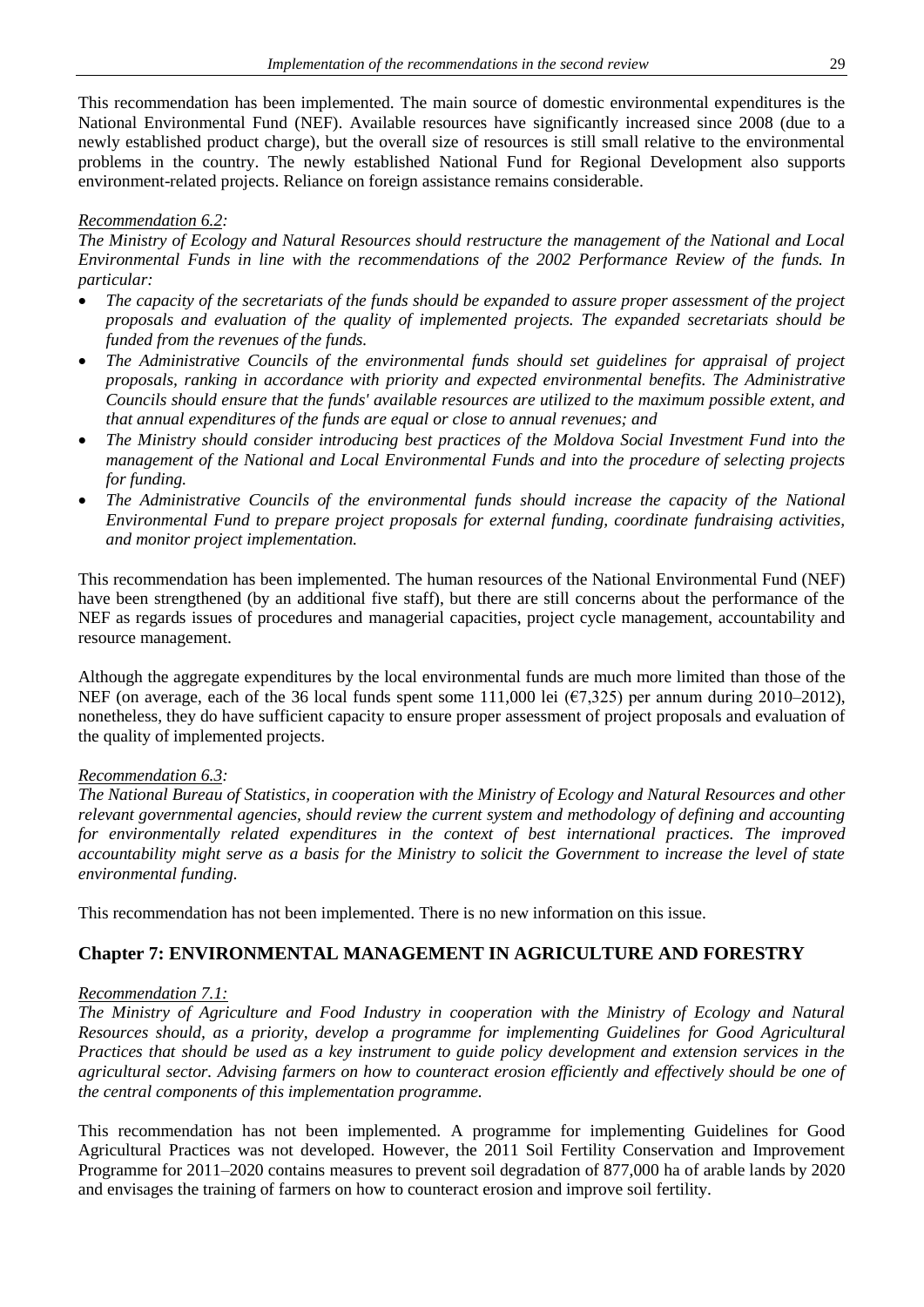Within the GEF project Pollution Control in Agriculture, 30 trainers have been trained on how to inform farmers on implementation of environmentally friendly technologies and efficient and effective measures to counteract erosion. The trainers conducted a number of seminars at the local level in which some 1,500 farmers participated.

#### *Recommendation 7.2:*

*The Government should delegate the lead role to the Ministry of Ecology and Natural Resources for, in coordination with the Ministry of Agriculture and Food Industry, the Agency for Forestry "Moldsilva", the State Water Concern "Apele Moldovei" and the Agency for Land Relations and Cadastre with the active involvement of farmers, NGOs, and municipal and district authorities, elaborating all ongoing and planned*  land management and afforestation programmes. These efforts should in particular focus on achieving the *following important objectives:* 

- *Improvement of the management and protection of pasture;*
- *Establishment of water protection zones according to the existing laws and regulations; and*
- *Establishment of the National Ecological Network of Moldova.*

This recommendation has not been fully implemented. In 2010, in order to improve the management and protection of pastures, the Government adopted the Regulations on pasturage and haymaking.

The 2011 Law No. 272 on Water contains provisions on establishment and management of water protection zones. The 1995 Law No. 440-XIII on Water Protection Zones and Strips of Rivers and Reservoirs was amended accordingly in 2012.

The 2007 Law on the National Environmental Network lays down a good basis for establishment and development of a national environmental network as an intrinsic part of the Pan-European Ecological Network (Emerald Network). The 2007 Law was subsequently supported by the 2011 GD on Approval of the National Programme on the Environmental Network for 2011–2018. Only minor progress has been made in creating the network in practical terms.

#### *Recommendation 7.3:*

*The Agency for Land Relations and Cadastre and the Agency for Forestry "Moldsilva" should develop a national Geographical Information System (GIS) in order to provide uniform presentation of topographic information and information on real estate (cadastre), which would facilitate all spatial planning purposes and related decision-making.*

This recommendation has not been implemented. A national GIS with topographic information and information on real estate (cadastre) has not been developed. The GIS maps and cadastre data are available for protected areas only.

#### *Recommendation 7.4:*

*The Ministry of Agriculture and Food Industry should ensure long-term financing under the aegis of scientific*  institutions with the objective to using the results of applied research and introducing environmentally friendly *technologies and practices in agriculture.* 

This recommendation has not been fully implemented. A number of scientific institutions subordinated to the Ministry of Agriculture and Food Industry are functioning in the Republic of Moldova, such as the Institute for Pedology and Agrochemistry named after Nicolae Dimo, the Republican Centre of Applied Pedology, and the Institute of Horticulture and Food Technology. Although they produce good quality results from applied research, these results are not widely applied in practice.

#### *Recommendation 7.5:*

*The Government should make a proposal to amend the Forest Code in order to give to the Ministry of Ecology and Natural Resources the authority to approve the forestry management plans, transferring to it the structure responsible for developing them. It should improve the supervision of forest exploitation and should be authorized to impose higher fines. Capacity building and its staffing should be adjusted adequately*. See also Recommendation 1.1.